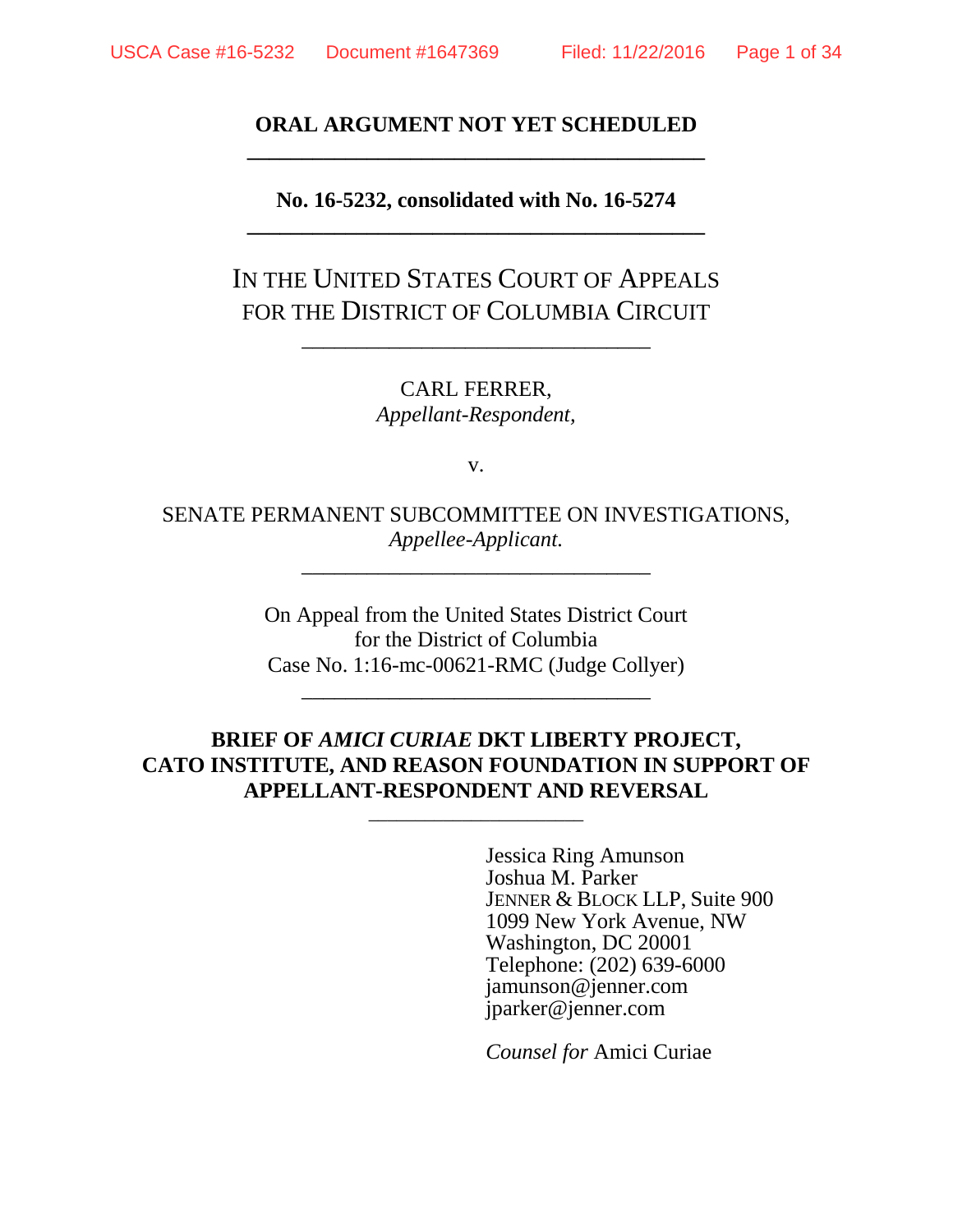# **CERTIFICATE AS TO PARTIES, RULINGS, AND RELATED CASES**

1. Parties. All parties, intervenors, and *amici* appearing before the district court are listed in the Brief of Appellant Carl Ferrer. All parties and intervenors before this Court are listed in the Brief of Appellant Carl Ferrer, and *amici* are identified herein.

Pursuant to Federal Rule of Appellate Procedure 26.1 and Circuit Rule 26.1, *amici* DKT Liberty Project, Cato Institute, and Reason Foundation certify as follows:

DKT Liberty Project is a  $501(c)(3)$  non-profit corporation that is dedicated to securing the rights and liberties of American citizens, and helping to limit the American government to its legitimate constitutional role. DKT Liberty Project has no parent company and no publicly-held company holds a 10% or greater ownership interest (such as stock or partnership shares) in the association.

The Cato Institute is a  $501(c)(3)$  non-profit corporation and public policy research organization dedicated to the principles of individual liberty and limited government. Cato has no parent company and no publicly held company holds a 10% or greater ownership interest (such as stock or partnership shares) in the association.

Reason Foundation is a  $501(c)(3)$  non-profit corporation and public policy think tank dedicated to developing, applying, and promoting libertarian principles,

i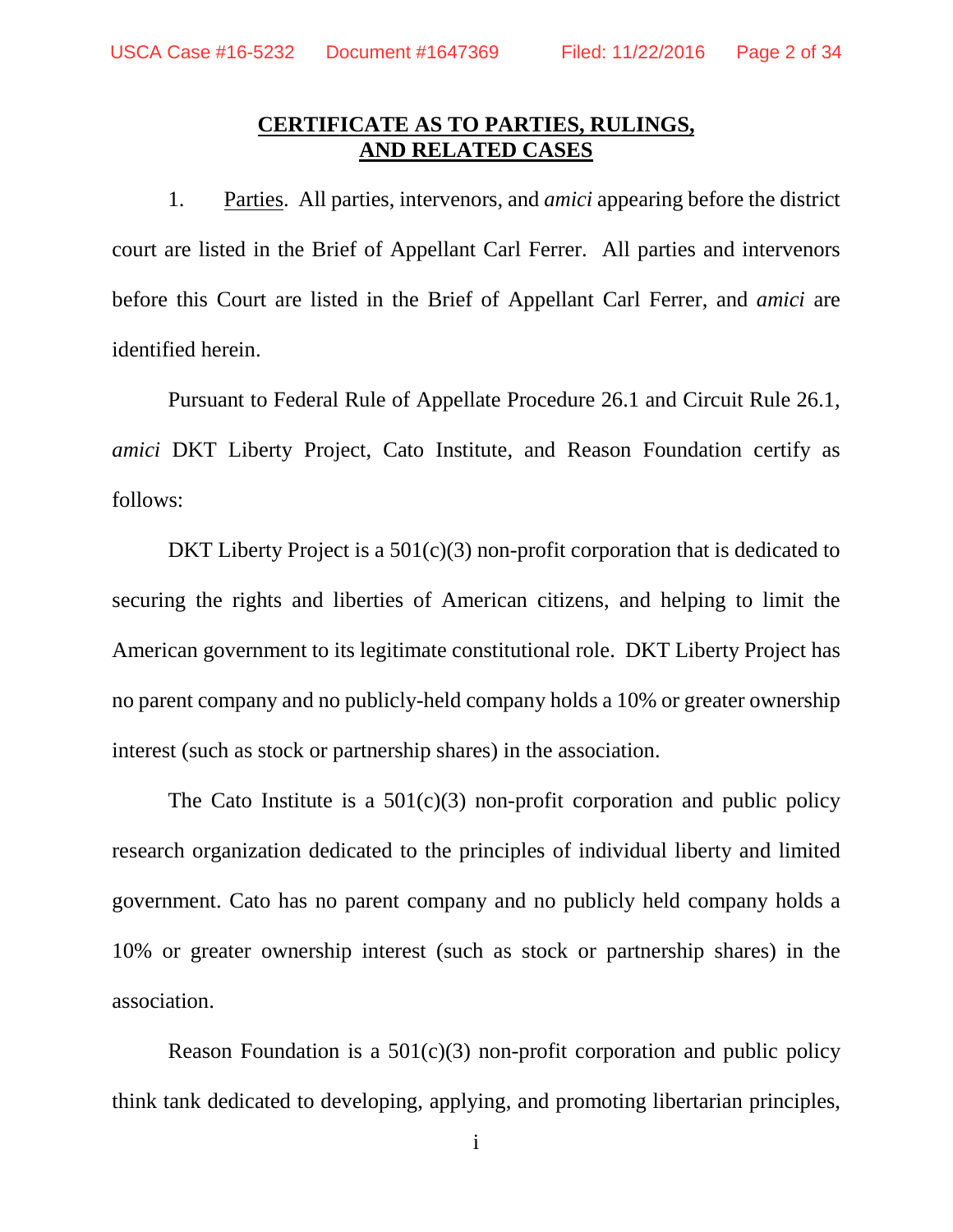including individual liberty, free markets, and the rule of law. Reason Foundation has no parent company and no publicly held company holds a 10% or greater ownership interest (such as stock or partnership shares) in the association.

2. Rulings Under Review. References to the rulings at issue appear in the Brief of Appellant Carl Ferrer.

3. Related Cases. This case has not previously been before this Court or any other court other than the United States District Court for the District of Columbia, from which the appeal is taken.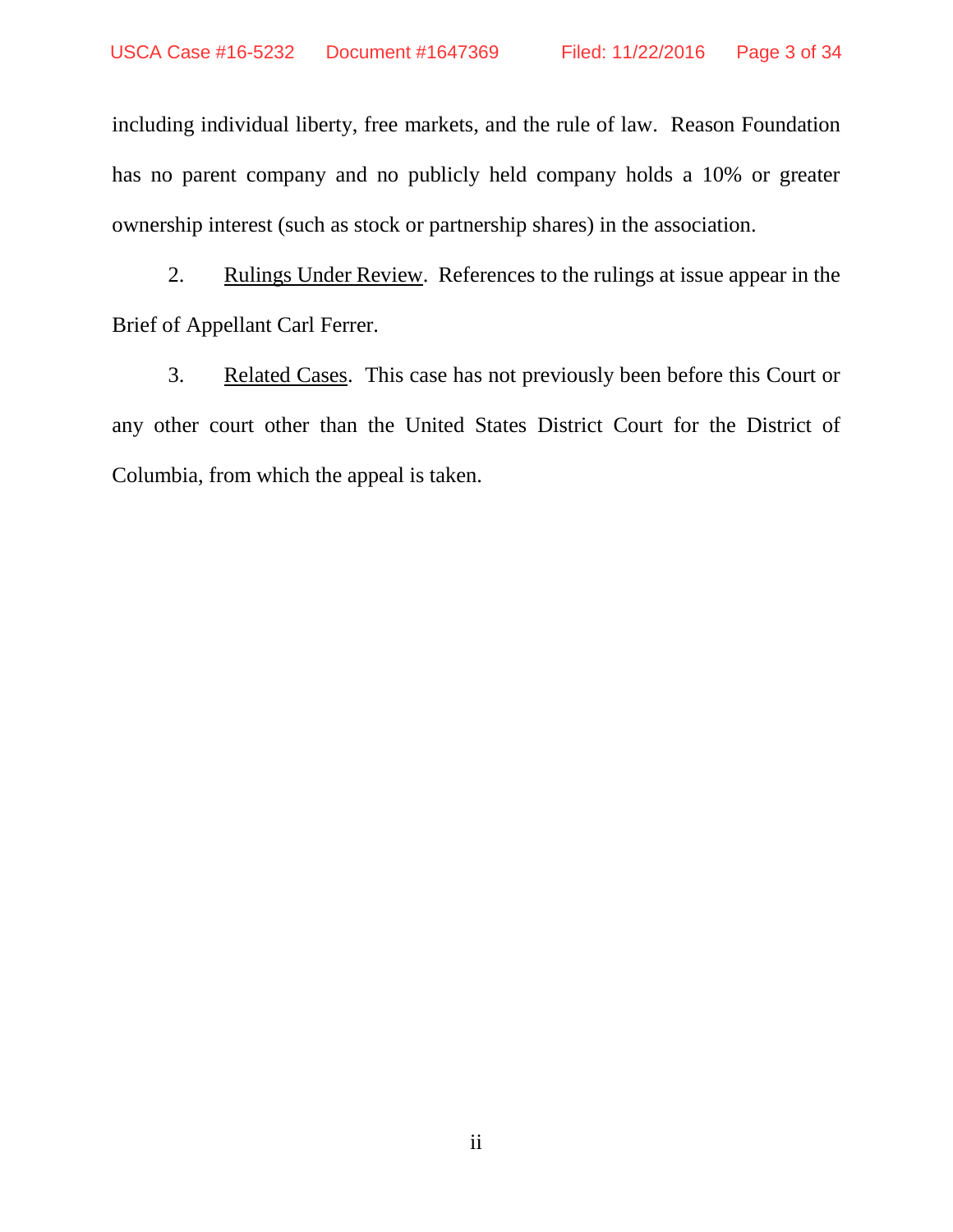# **TABLE OF CONTENTS**

| CERTIFICATE AS TO PARTIES, RULINGS, AND RELATED CASES                                                                                      |
|--------------------------------------------------------------------------------------------------------------------------------------------|
|                                                                                                                                            |
|                                                                                                                                            |
|                                                                                                                                            |
|                                                                                                                                            |
|                                                                                                                                            |
| $\mathbf{I}$ .<br>The Subpoena Issued to Carl Ferrer Constitutes an Abuse of the                                                           |
| The Congressional Subpoena Power Is Circumscribed. 4<br>A.                                                                                 |
| <b>B.</b><br>Subcommittee Issued Its Subpoena Pursuant to<br>The<br>an<br>Impermissible Punitive Scheme Against Backpage and Carl Ferrer 7 |
| The Subject of the Subcommittee's Investigation Is Dangerously<br>II.                                                                      |
| The Breadth of the Subcommittee's Authorizing Resolution Has<br>A.<br>Led to Abuse of the Legislative Investigatory Power17                |
| This Case Is Part of a Disturbing Trend of Abuse of the Subpoena<br><b>B.</b>                                                              |
|                                                                                                                                            |
| <b>CIRCUIT RULE 29(d) CERTIFICATION</b>                                                                                                    |
| <b>CERTIFICATE OF COMPLIANCE</b>                                                                                                           |

CERTIFICATE OF SERVICE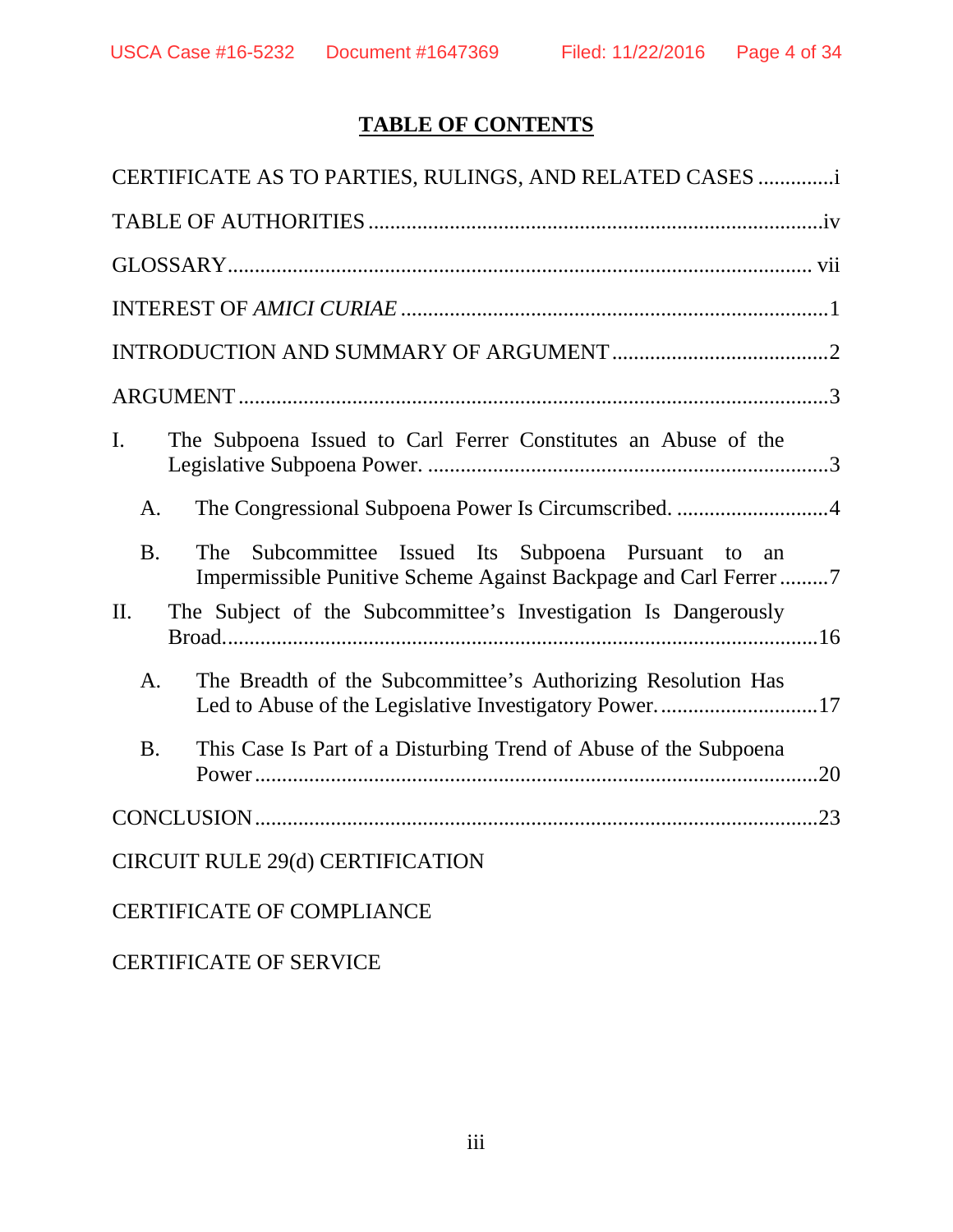# **TABLE OF AUTHORITIES[\\*](#page-4-0)**

## **CASES**

| *Backpage.com, LLC v. Dart, 807 F.3d 229 (7th Cir. 2015), cert.<br>denied, No. 15-1321, __ S. Ct. __, 2016 WL 1723950 (U.S. Oct. 3,           |
|-----------------------------------------------------------------------------------------------------------------------------------------------|
|                                                                                                                                               |
| Bursey v. United States, 466 F.2d 1059 (9th Cir. 1972), superseded by<br>statute as stated in In re Grand jury Proceedings, 863 F.2d 667 (9th |
|                                                                                                                                               |
|                                                                                                                                               |
| *Gibson v. Florida Legislative Investigation Committee, 372 U.S. 539                                                                          |
|                                                                                                                                               |
| Sable Communications of California, Inc. v. FCC, 492 U.S. 115 (1989)                                                                          |
|                                                                                                                                               |
|                                                                                                                                               |
|                                                                                                                                               |

# **LEGISLATIVE MATERIALS**

| Human Trafficking Investigation: Hearing Before the Permanent |  |
|---------------------------------------------------------------|--|
| Subcomm. on Investigations of the Senate Comm. on Homeland    |  |
| Security and Governmental Affairs, 114th Cong. (2015),        |  |
| https://www.gpo.gov/fdsys/pkg/CHRG-114shrg98445/pdf/CHRG-     |  |
|                                                               |  |
|                                                               |  |
|                                                               |  |

<span id="page-4-0"></span> <sup>\*</sup> Authorities upon which we chiefly rely are marked with an asterisk.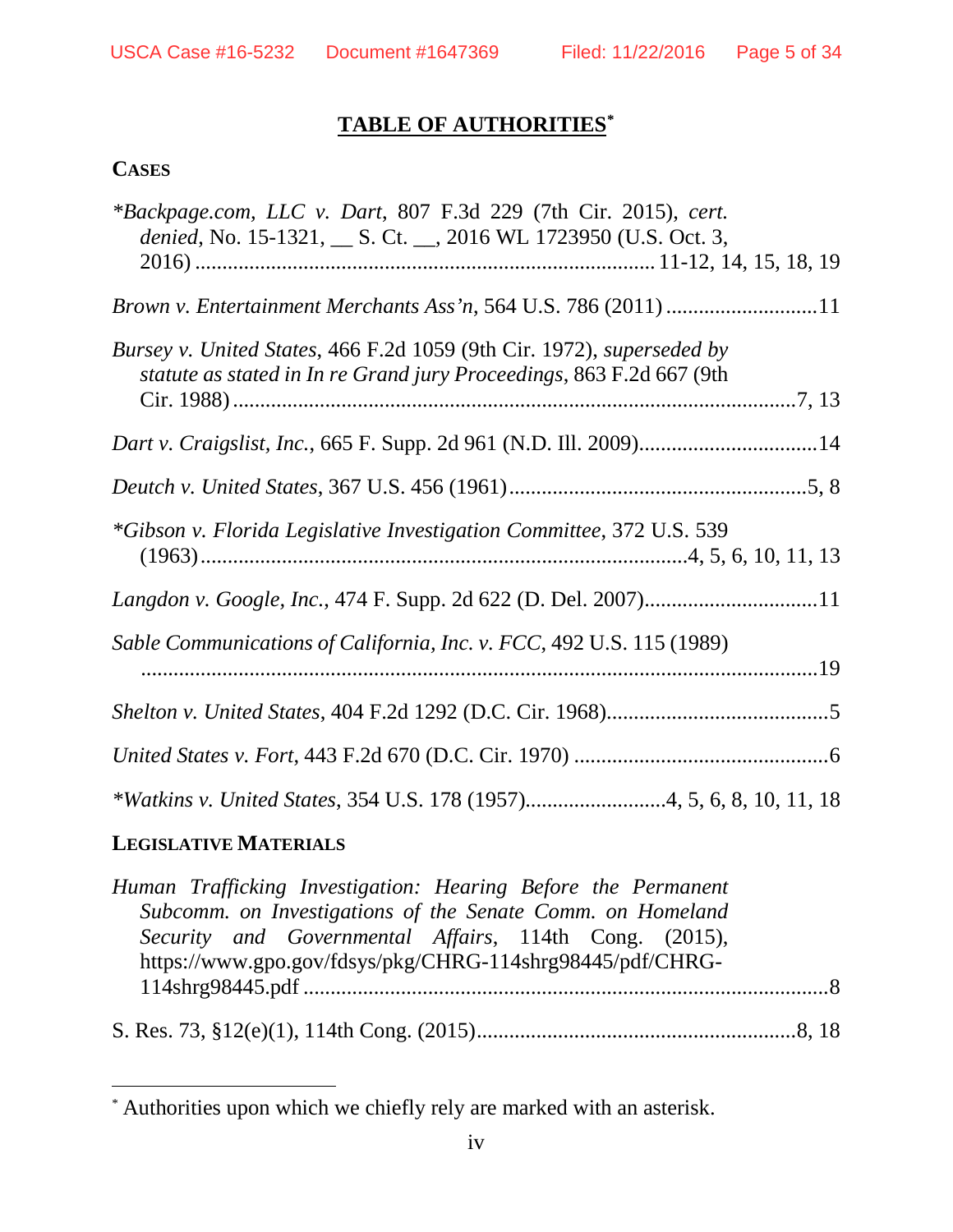# **OTHER AUTHORITIES**

| Brief of Cato Institute, Reason Foundation, and DKT Liberty Project In<br>Support Of Plaintiff-Appellant and Reversal, Backpage.com, LLC v.                                                                                                                                                                    |     |
|----------------------------------------------------------------------------------------------------------------------------------------------------------------------------------------------------------------------------------------------------------------------------------------------------------------|-----|
| Certificate of Service of Notice, Backpage, LLC v. Dart, No. 15-3047                                                                                                                                                                                                                                           |     |
| Civil Investigative Demand, Commonwealth of Massachusetts Office<br>of the Attorney General (April 19, 2016), http://freebeacon.com/wp-                                                                                                                                                                        |     |
| Noah Feldman, Shady Sex Ads May Have Some First Amendment<br><i>Protection</i> , BloombergView (Sept. 13, 2016),<br>https://www.bloomberg.com/view/articles/2016-09-13/shady-sex-                                                                                                                              |     |
| Carolyn Gramling, House Science Committee Demands That NOAA<br>Widen Its Internal Search For Climate Change Emails, Science<br>(Feb. 26, 2016), http://www.sciencemag.org/news/2016/02/house-<br>science-committee-demands-noaa-widen-its-internal-search-                                                     | 22  |
| Michael Halpern, The House Science Committee's Witch Hunt Against<br>NOAA Scientists, Union of Concerned Scientists (Oct. 23, 2015),<br>http://blog.ucsusa.org/michael-halpern/the-house-science-                                                                                                              | 22  |
| James Hamilton, et al., Congressional Investigations: Politics and                                                                                                                                                                                                                                             |     |
| Stephen Lemons, California Judge Issues Tentative Ruling, Throws<br>Out Criminal Charges Against CEO and Former Owners of<br>Backpage.com, Phoenix New Times (Nov. 16, 2016),<br>http://www.phoenixnewtimes.com/news/california-judge-issues-<br>tentative-ruling-throws-out-criminal-charges-against-ceo-and- | - 9 |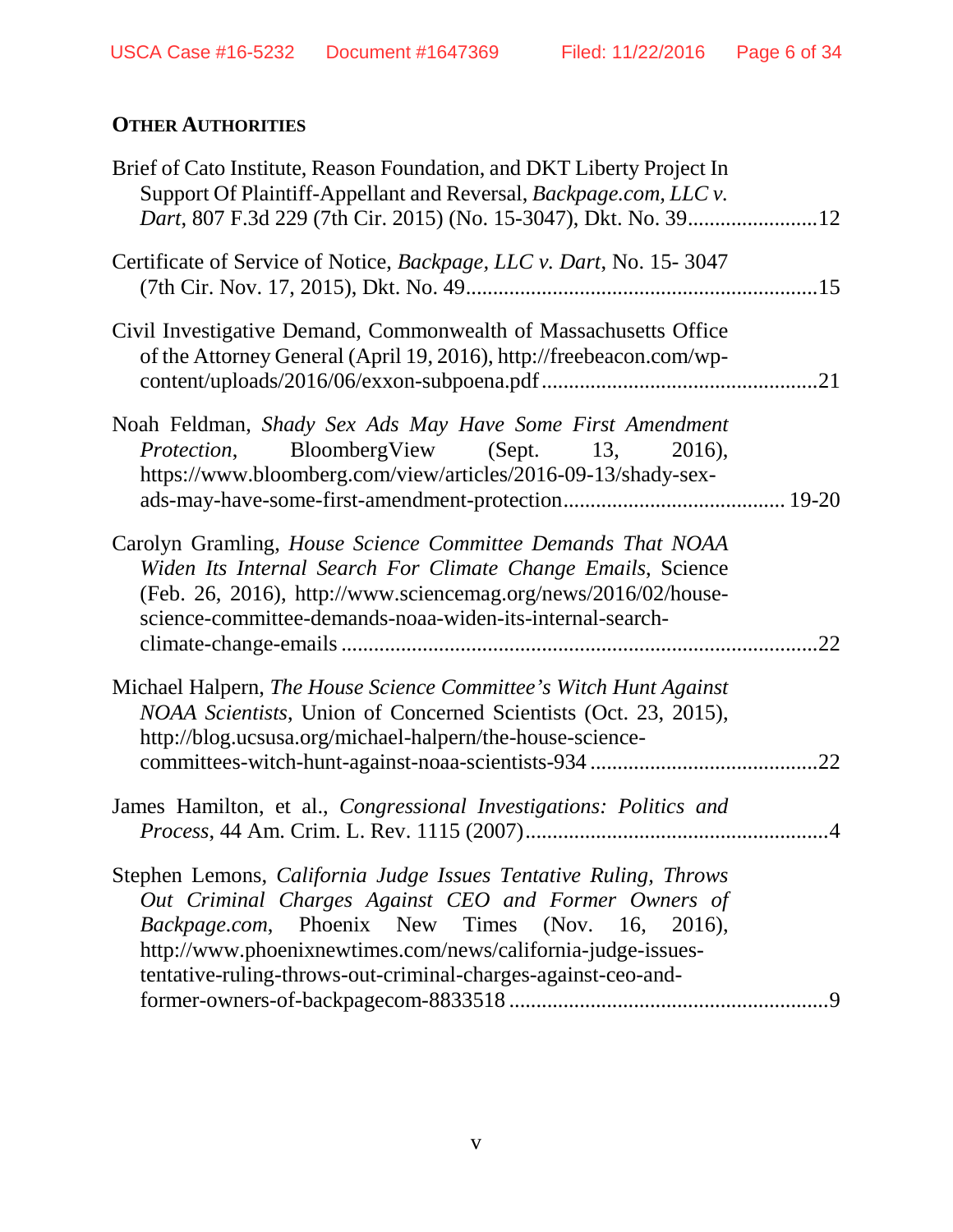| Carl Levin & Susan M. Collins, Executive Sessions of the Senate<br>Permanent Subcommittee On Investigations of the Committee of<br>Government Operations, Preface, U.S. Government Printing Office                                                                                                                              |     |
|---------------------------------------------------------------------------------------------------------------------------------------------------------------------------------------------------------------------------------------------------------------------------------------------------------------------------------|-----|
| Claire Cain Miller, Craigslist Blocks Access to 'Adult Services' Page,<br>Times (Sept. 4, 2010),<br>N.Y.<br>www.nytimes.com/2010/09/05/technology/ 05craigs.html14                                                                                                                                                              |     |
| Press Release, Mark Kirk, US Senator for Illinois, Kirk Statement on<br>Arrest of Backpage CEO (Oct. 7, 2016),<br>https://www.kirk.senate.gov/?p=press_release&id=191510                                                                                                                                                        |     |
| Press Release, Rob Portman, US Senator for Ohio, Portman, McCaskill<br>Statement on Arrest of Backpage.com CEO Ferrer (Oct. 6, 2016),<br>http://www.portman.senate.gov/public/index.cfm/press-                                                                                                                                  |     |
| Josh Siegel, Virgin Islands AG Withdraws Climate Change Subpoena<br>Against Think Tank, The Daily Signal (May 23, 2016),<br>http://dailysignal.com/2016/05/23/virgin-islands-ag-withdraws-                                                                                                                                      |     |
| Subpoena, In re Investigation of Violations of the Criminally Influenced<br>and Corrupt Organizations Act, United States Virgin Islands Office<br>of the Attorney General (D.C. Super. Ct. April 7, 2016),<br>https://cei.org/sites/default/files/CEI%20Subpoena%20from%20U<br>SVI%20AG%20Claude%20Walker%20April%207%202016%20 |     |
|                                                                                                                                                                                                                                                                                                                                 | .21 |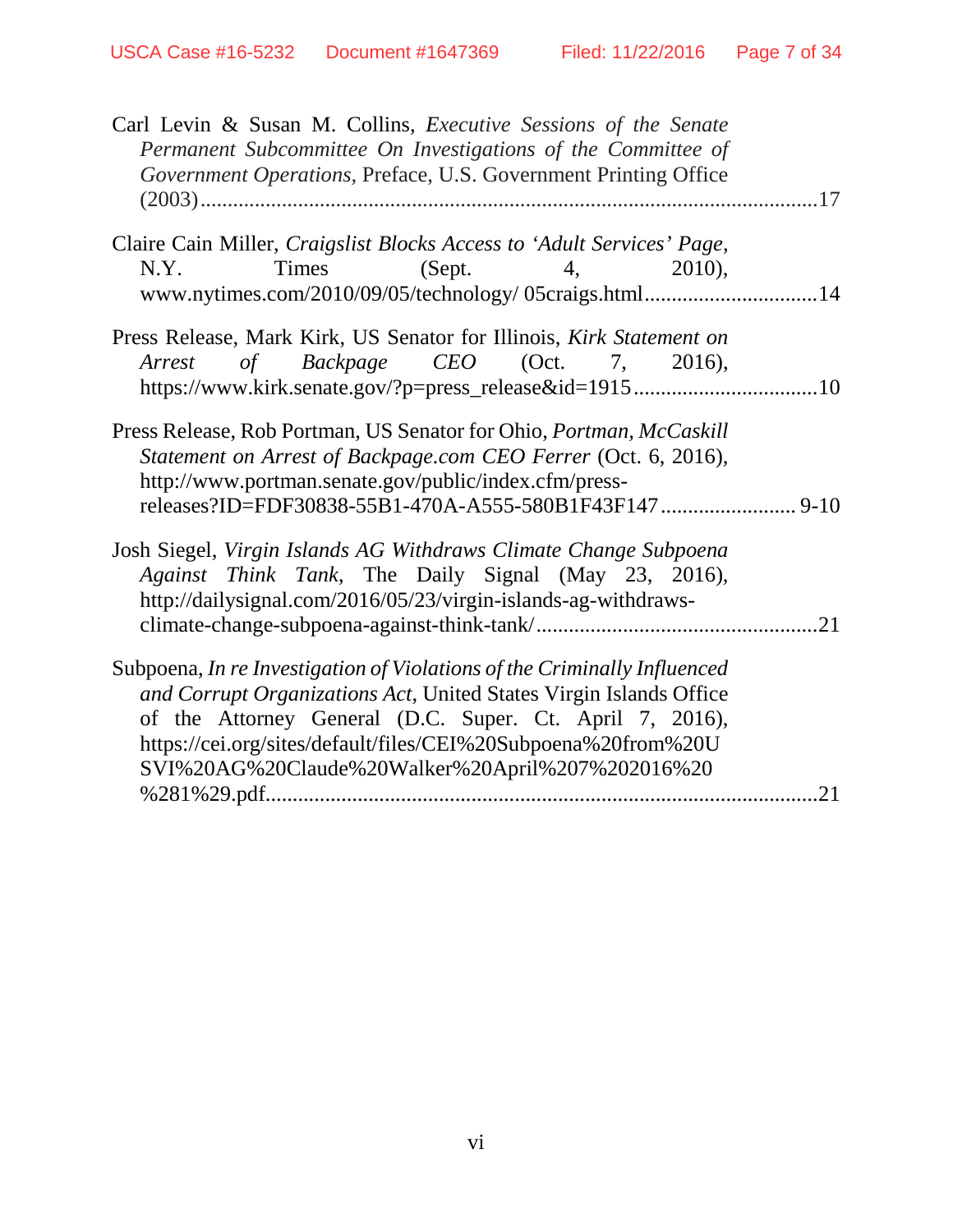# **GLOSSARY**

| Backpage       | Backpage.com                                    |
|----------------|-------------------------------------------------|
| Dist. Ct. Dkt. | <b>District Court Docket</b>                    |
| Ferrer         | Carl Ferrer                                     |
| <b>NOAA</b>    | National Oceanic and Atmospheric Administration |
| Subcommittee   | Senate Permanent Subcommittee on Investigations |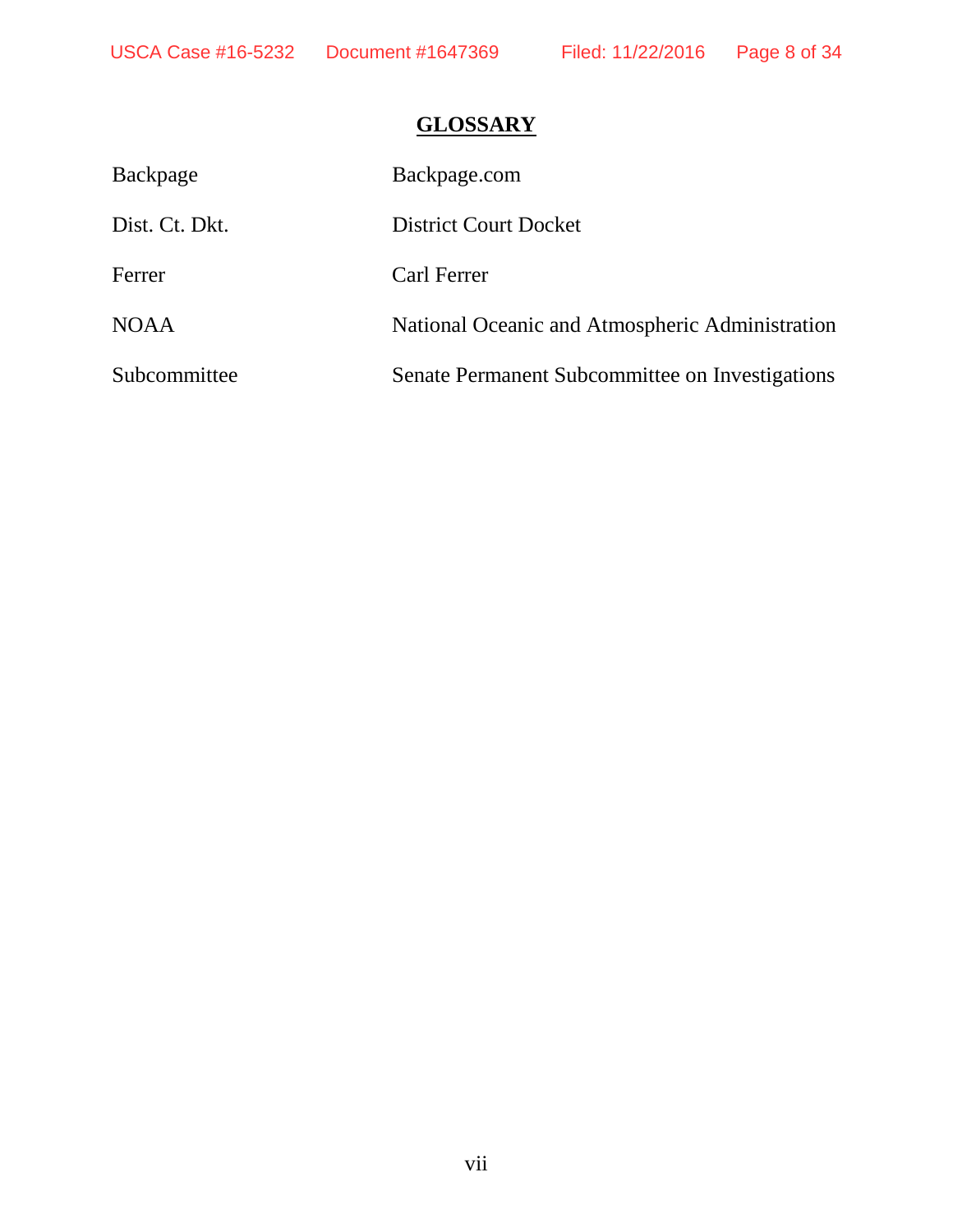### **INTEREST OF** *AMICI CURIAE*[1](#page-8-0)

*Amicus* DKT Liberty Project was founded in 1997 to promote individual liberty against all levels of government, and to defend the right to privacy. The Liberty Project is committed to protecting privacy, guarding against government overreaching, and protecting the freedom of all citizens to engage in expression without government interference. The Project has been particularly involved in defending the right to privacy, one of the most profound individual liberties and a critical aspect of every American's right (and responsibility) to function as an autonomous and independent individual.

*Amicus* Cato Institute was established in 1977 as a nonpartisan public policy research foundation dedicated to advancing the principles of individual liberty, free markets, and limited government. Cato's Center for Constitutional Studies was established in 1989 to promote the principles of limited constitutional government that are the foundation of liberty. Toward those ends, Cato conducts conferences, publishes books, studies, and the annual *Cato Supreme Court Review*, and files *amicus* briefs with the courts.

<span id="page-8-0"></span> <sup>1</sup> Pursuant to Rule 29(a), *amici* state that all parties consent to the filing of this brief. Pursuant to Rule 29(c)(5), *amici* state that no party's counsel authored this brief, in whole or in part; no party or its counsel contributed money intended to fund preparing or submitting this brief; and no person other than *amici* or their counsel contributed money intended to fund preparing or submitting this brief.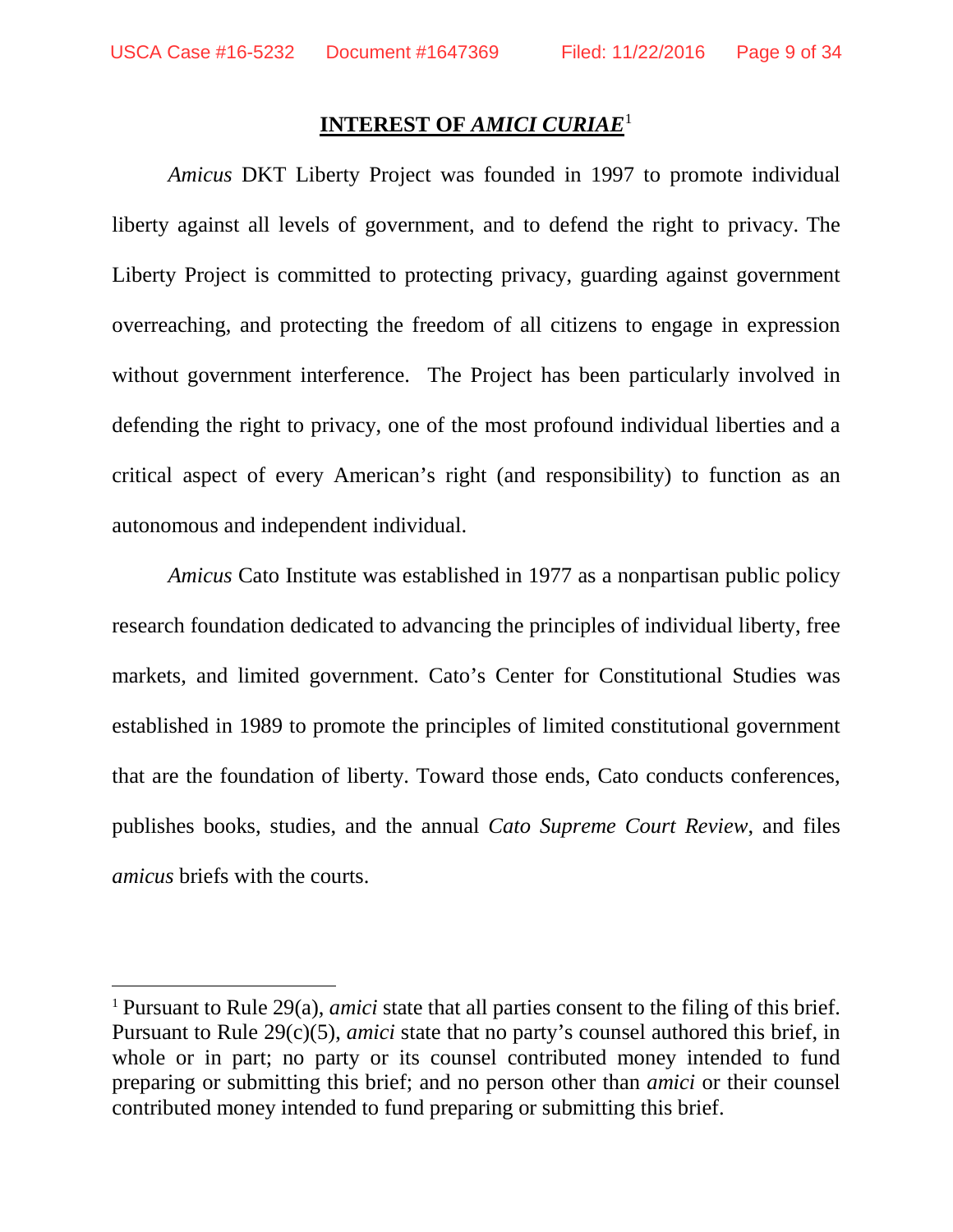*Amicus* Reason Foundation is a nonpartisan public policy think tank founded in 1978. Its mission is to advance a free society by developing and promoting libertarian principles and policies. Reason supports market-based solutions that encourage individuals and voluntary institutions to flourish. Reason advances its mission by publishing *Reason* magazine, online commentary, and policy research reports. To further its commitment to "Free Minds and Free Markets," Reason files briefs on significant constitutional issues.

The present case concerns *amici* because the Subcommittee's investigation constitutes an abuse of the legislative investigatory power and poses a grave threat to the First Amendment rights of Carl Ferrer and Backpage.com.

#### **INTRODUCTION AND SUMMARY OF ARGUMENT**

Congressional investigatory power is limited and must be used solely in service of Congress's legislative agenda. Congressional committees may not supplant the executive and judicial functions and may not use their subpoena power to target and punish those with whom they do not agree. Congressional subpoena power is particularly circumscribed when the First Amendment rights of the subpoena recipient are at issue, as they are here. The Senate Permanent Subcommittee on Investigations plainly exceeded the limits on its investigatory power when it issued its subpoena to Carl Ferrer. The Subcommittee wielded its investigatory authority in an unconstitutional manner by improperly engaging in an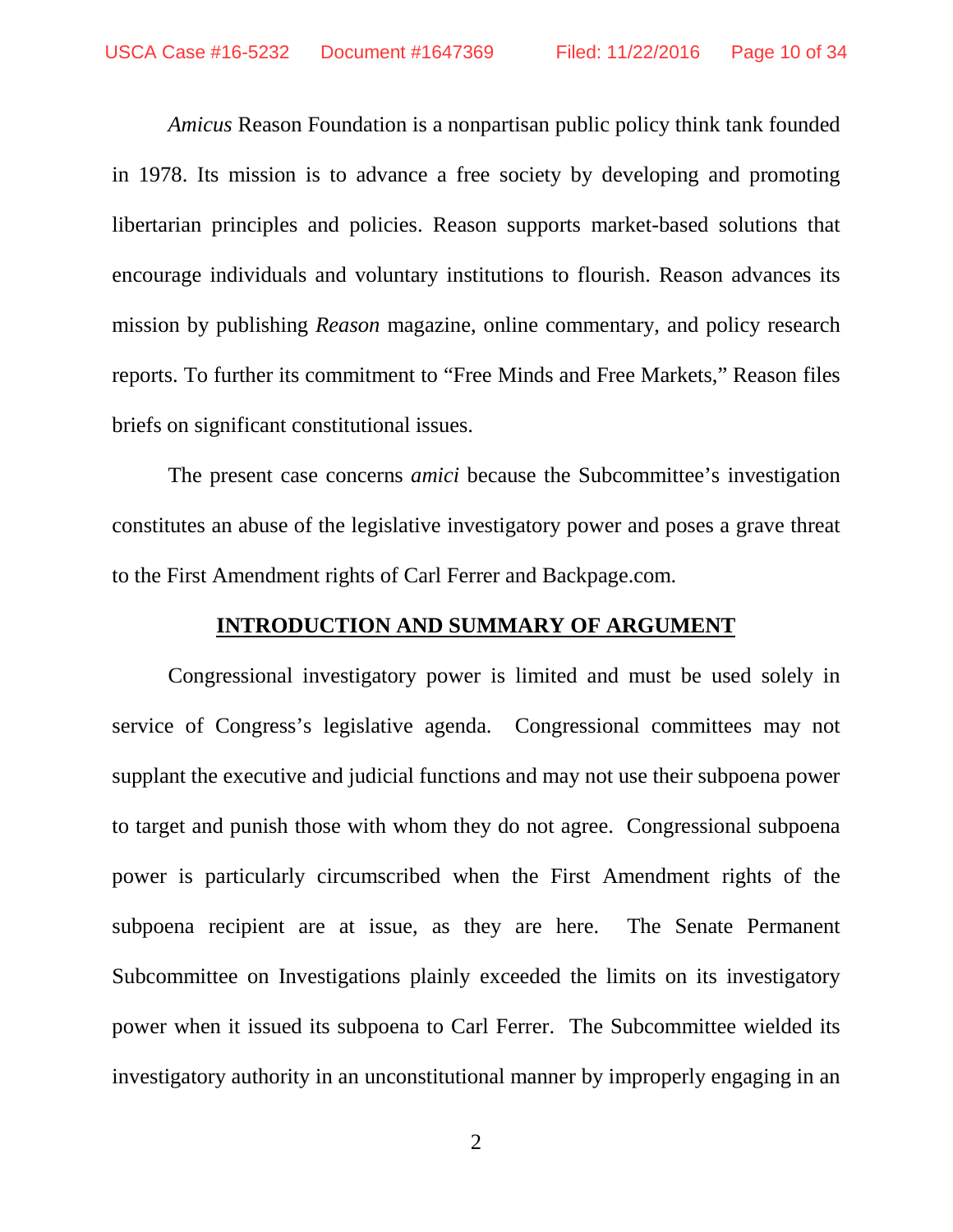effort to punish Carl Ferrer and Backpage for running a website that publishes thirdparty content that the Subcommittee finds offensive. In doing so, the Subcommittee flouted separation of powers by acting like an executive, not a legislature, while working hand-in-hand with a state sheriff to bring down Backpage and Carl Ferrer.

The Subcommittee's overreach is not only reminiscent of the Subcommittee's past abuse of its investigatory authority but also emblematic of a disturbing pattern of legislative committees and state attorneys general brandishing their subpoena power as a weapon to attack individuals and entities that engage in speech or conduct disfavored by the entity issuing the subpoena. An affirmance here would only serve to continue this trend; a reversal, however, would importantly signal that the legislative subpoena power is bounded, especially when the subpoena implicates the recipient's constitutional rights.

#### **ARGUMENT**

# **I. The Subpoena Issued to Carl Ferrer Constitutes an Abuse of the Legislative Subpoena Power**

Congress does not have unbounded power to issue whatever investigative demands it wishes. Rather, the congressional subpoena power is subject to certain limits. In every case, a legislative committee issuing a subpoena must identify a specific *legislative* need at the time of the investigation and must refrain from wielding the subpoena as a tool for punishing the subpoenaed party. Moreover, when the subpoena implicates the subpoenaed party's constitutionally protected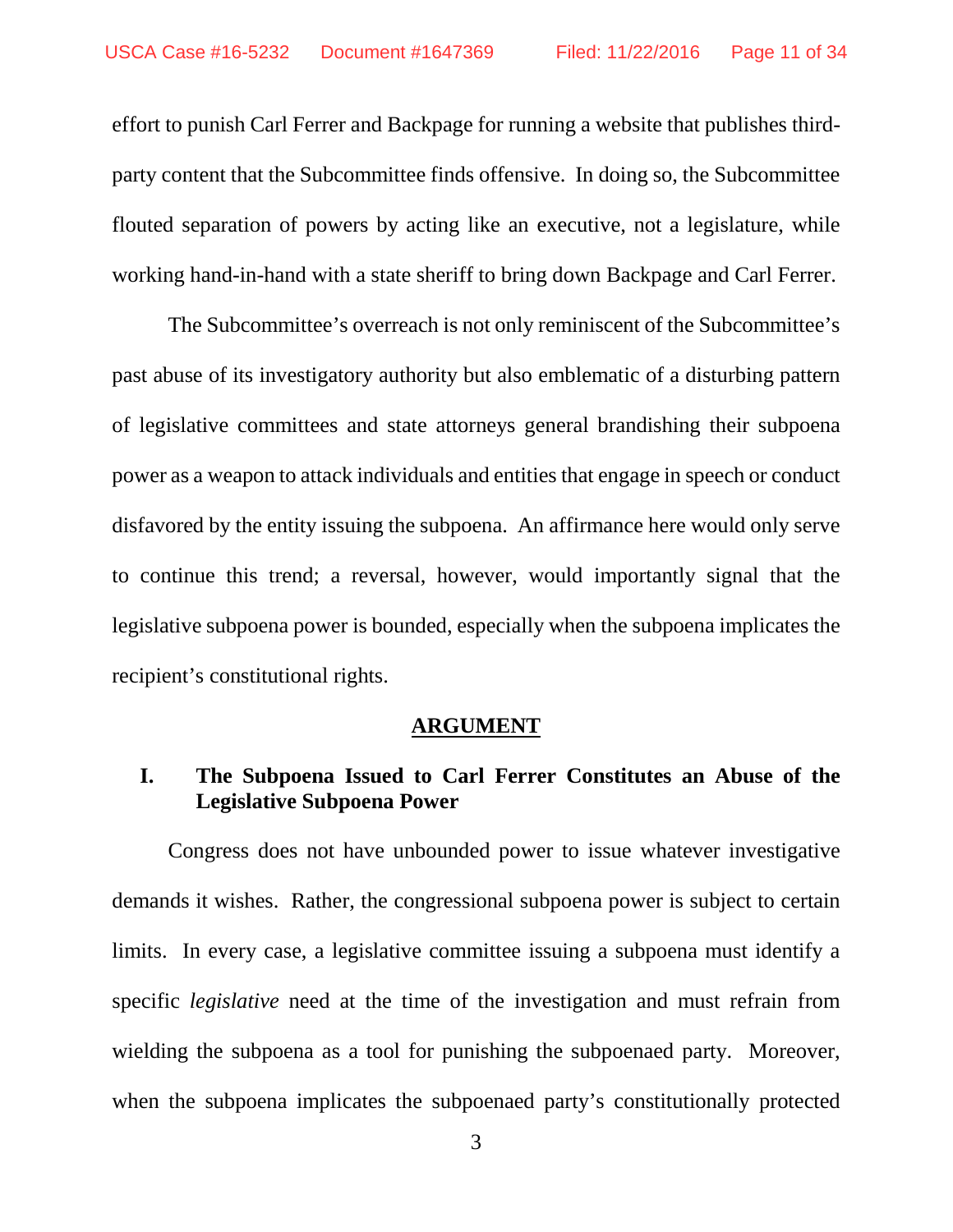speech, the legislative committee must additionally show a compelling interest in obtaining the information it seeks and a substantial nexus between the information sought and the compelling interest articulated. *See, e.g., Gibson v. Florida Legislative Investigation Comm.*, 372 U.S. 539, 546 (1963); *Watkins v. United States*, 354 U.S. 178, 187, 205 (1957).The Subcommittee exceeded each of these limits in its subpoena to Carl Ferrer.

#### **A. The Congressional Subpoena Power Is Circumscribed.**

It is well-established that Congress's investigatory power has limits. Importantly, "Congress is not a law enforcement or trial agency." *Shelton v. United States*, 404 F.2d 1292, 1297 (D.C. Cir. 1968) (internal quotation marks omitted). Enforcing the law and conducting trials are "functions of the executive and judicial departments of government," not the legislature. *Watkins,* 354 U.S. at 187. Moreover, Congress must not use its subpoena power to punish anyone. "Investigations conducted solely for the personal aggrandizement of the investigators or to 'punish' those investigated are indefensible." *Id.; see also* James Hamilton, et al., *Congressional Investigations: Politics and Process*, 44 Am. Crim. L. Rev. 1115, 1122 (2007) ("Congress may not conduct a legislative trial where punishment is the goal.").

For that reason, whenever Congress undertakes an investigation and exercises its subpoena power, "[t]he object of the particular inquiry in question must be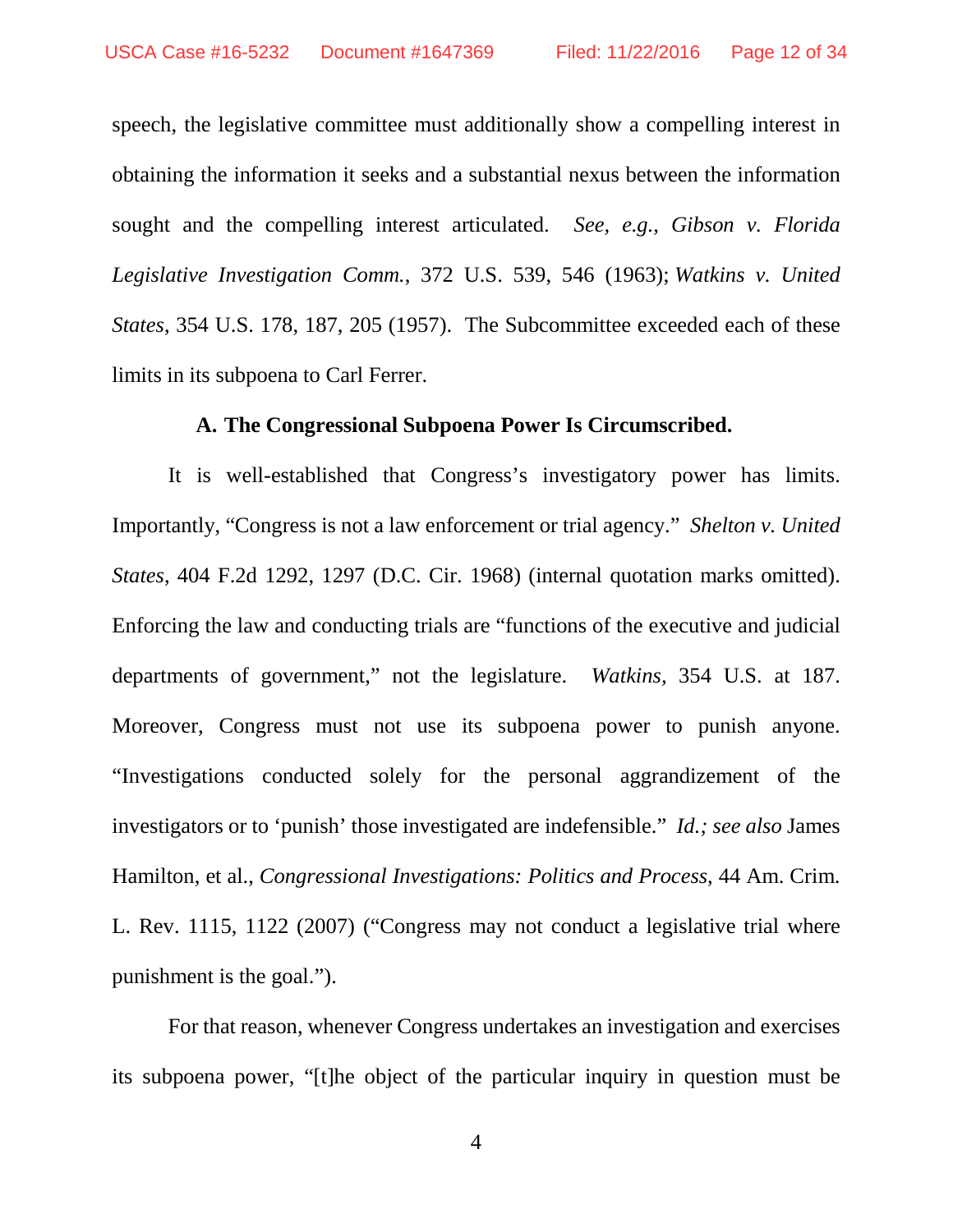examined"—from the resolution of Congress authorizing the inquiry, to the opening statement of the Chairperson, to the statements made by members of the committee—to ascertain whether the inquiry falls within Congress's investigative authority. *Shelton*, 404 F.2d at 1297 (citing *Watkins* 354 U.S. at 209). The Supreme Court has squarely held that courts should not engage in "retroactive rationalization" to justify the scope and subject of Congress's investigation; it must be clear from the outset that the investigation is within Congress's investigative authority. *Watkins*, 354 U.S. at 204 (rejecting argument that the court should "[l]ook[] backward from the events that transpired" and "uphold the Committee's actions unless it appears that they were clearly not authorized by the charter"); *Deutch v. United States*, 367 U.S. 456, 467-68 (1961) ("[T]he pertinency of the interrogation to the topic under the congressional committee's inquiry must be brought home to the witness at the time the questions are put to him.").

When a subpoena implicates the constitutional rights of the subpoenaed party, Congress's subpoena power becomes even more constrained. "It is particularly important that the exercise of the power of compulsory process be carefully circumscribed when the investigative process tends to impinge upon such highly sensitive areas as freedom of speech or press, freedom of political a[ss]ociation, and freedom of communication of ideas." *Gibson*, 372 U.S. at 558 (quotation marks omitted). Accordingly, in the congressional context, "[p]rotected freedoms should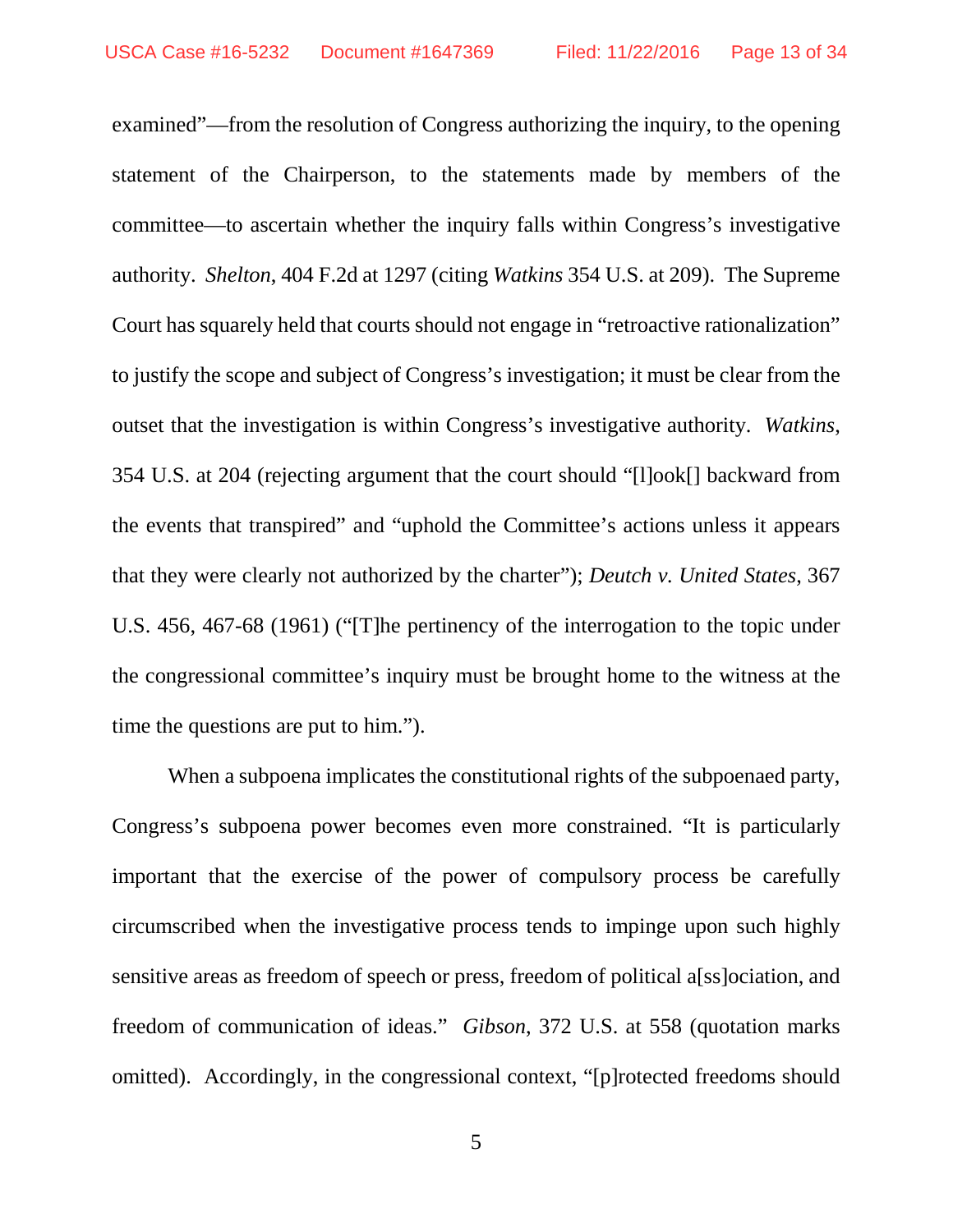not be placed in danger in the absence of a clear determination by the House or the Senate that a particular inquiry is justified by a specific legislative need." *Watkins*, 354 U.S. at 205; *see also United States v. Fort*, 443 F.2d 670, 678 (D.C. Cir. 1970) ("[T]he consequence of the denial of [constitutional] rights are no less severe merely because there denial is brought about by a congressional subcommittee.").

More specifically, where the legislature seeks information about constitutionally protected speech and communications, it must show both an "overriding and compelling" interest in obtaining that information and a substantial nexus between the information sought and the interest of the legislature in order to survive constitutional scrutiny. *See Gibson*, 372 U.S. at 546 (holding that a state legislative committee's subpoena could not be enforced because "it is an essential prerequisite to the validity of an investigation which intrudes into the area of constitutionally protected rights of speech . . . that the State convincingly show a substantial relation between the information sought and a subject of overriding and compelling state interest"). And "[w]hen governmental activity collides with First Amendment rights, the Government has the burden of establishing that its interests are legitimate and compelling and that the incidental infringement upon First Amendment rights is no greater than is essential to vindicate its subordinating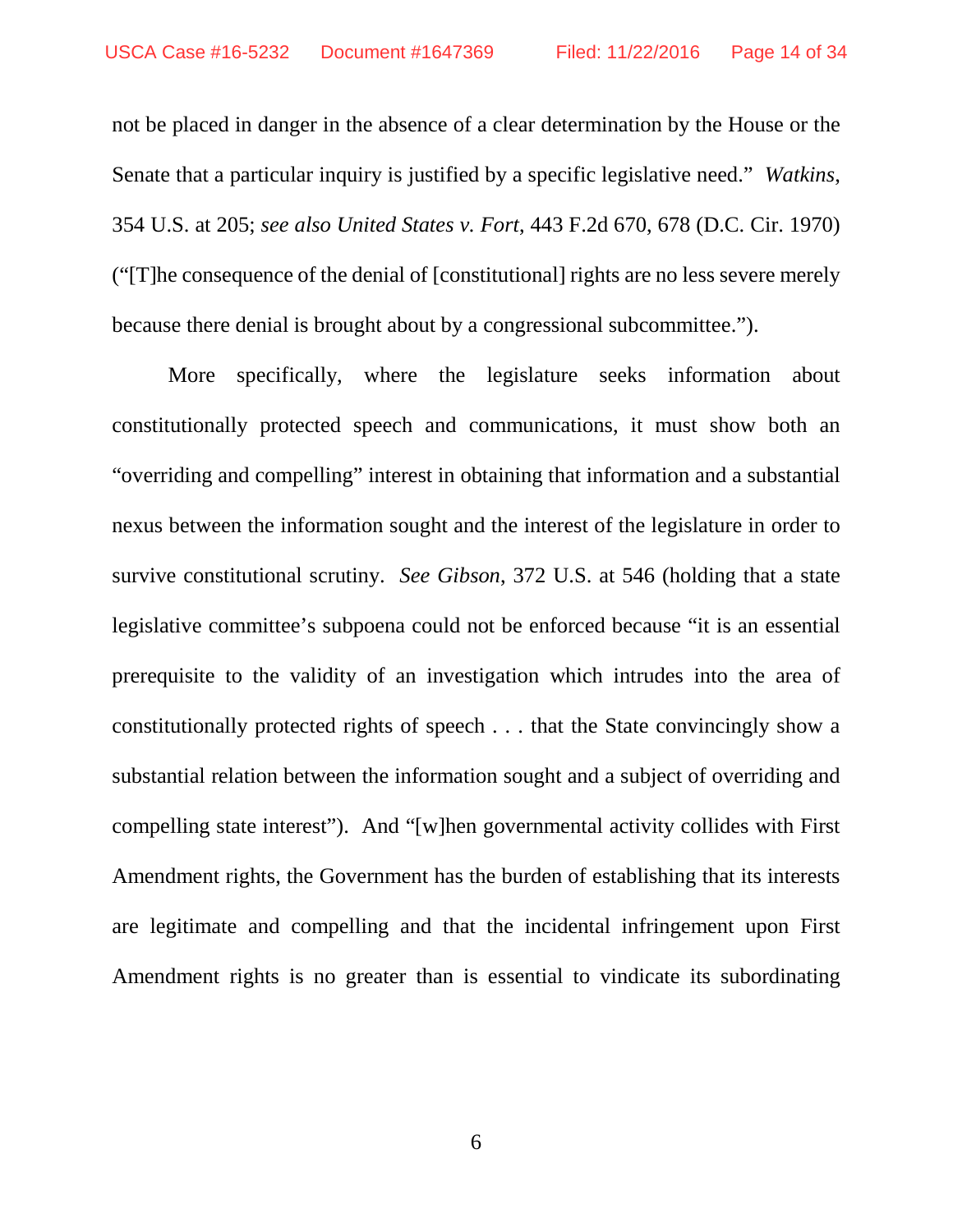interests." *Bursey v. United States*, 466 F.2d 1059, 1083 (9th Cir. 1972), *superseded by statute as stated in In re Grand Jury Proceedings*, 863 F.2d 667 (9th Cir. 1988).

# **B. The Subcommittee Issued Its Subpoena Pursuant to an Impermissible Punitive Scheme Against Backpage and Carl Ferrer.**

Here, the Subcommittee's subpoena to Carl Ferrer regarding Backpage plainly fails the standards set forth above for a valid exercise of the congressional subpoena power. Indeed, the Subcommittee falters at every step of the analysis. The Subcommittee did not identify a specific legislative need for the information at the time of the investigation; it did not show a compelling interest in obtaining the information nor a strong nexus between the information sought and the interest asserted; and it clearly wielded the subpoena as a tool for punishing Carl Ferrer for his operation of Backpage because it disfavored the content of the speech on Backpage. None of this is permissible.

First, the Subcommittee failed to articulate any *legislative* need for its investigation. Although the Subcommittee claimed in its briefing before the district court that an "important part[]" of its investigation was to explore whether Congress should modify the current safe harbor provision of the Communications Decency Act, (Dist. Ct. Dkt.<sup>[2](#page-14-0)</sup> 1-1 at 7-8), this is plainly pretense. The Communications

<span id="page-14-0"></span><sup>&</sup>lt;sup>2</sup> Citations to "Dist. Ct. Dkt. \_\_" are to the district court docket below: No. 1:16cmc-00621 (D.D.C., Collyer, J.).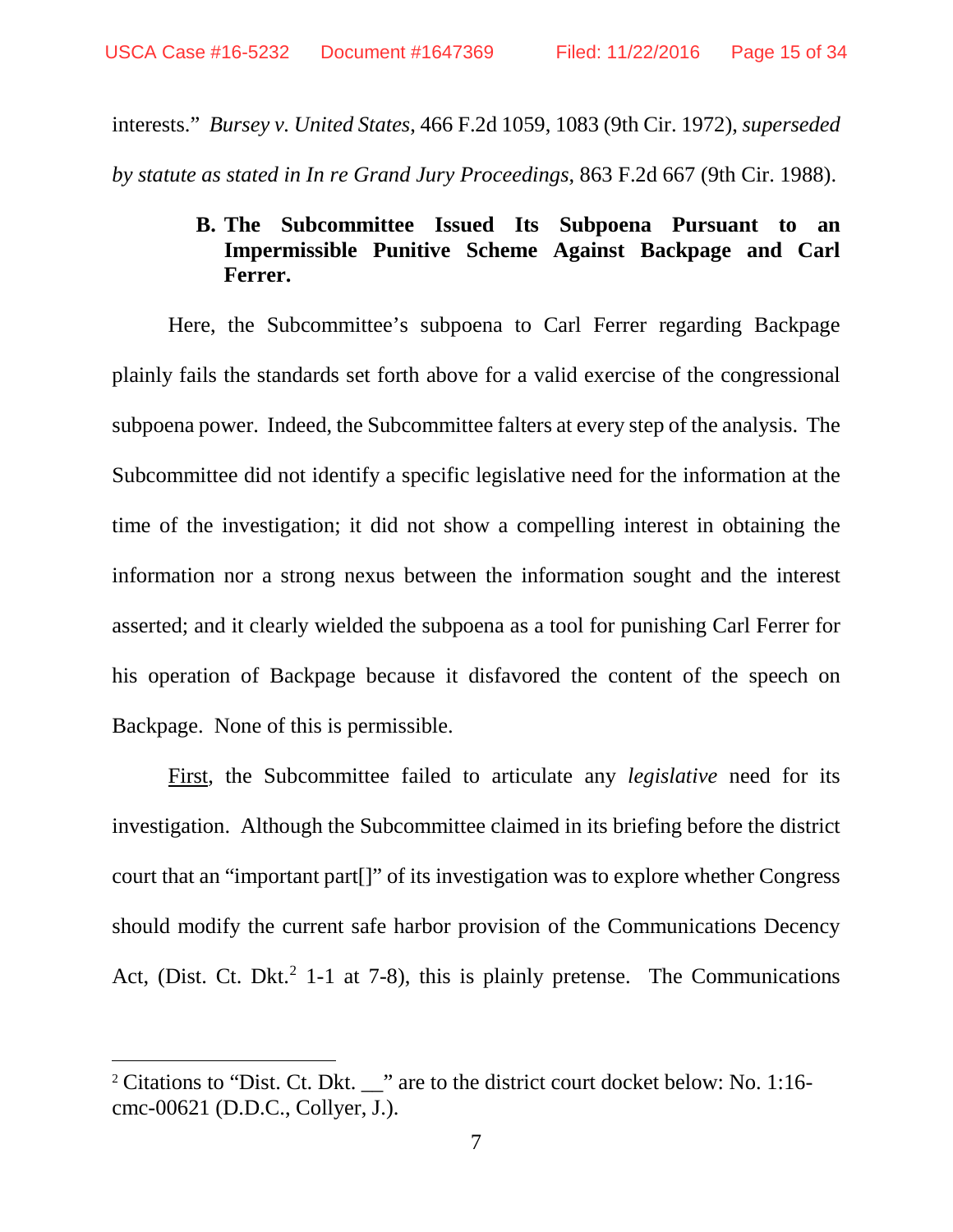Decency Act is mentioned nowhere in the Subcommittee's authorizing resolution nor in Chairman Senator Rob Portman's remarks when opening the investigation. *See* S. Res. 73, § 12(e)(1), 114th Cong. (2015); *Human Trafficking Investigation: Hearing Before the Permanent Subcomm. on Investigations of the Senate Comm. on Homeland Security and Governmental Affairs*, 114th Cong. 53-248 (2015), ("Human Trafficking Investigation Hearing"). [3](#page-15-0) Indeed, when the Subcommittee issued its subpoenas to Backpage and its employees, it did not so much as mention the Communications Decency Act, nor any other legislative purpose, but instead described a law enforcement rationale for the investigation—stating that it was focused on "issues related to human trafficking." Dist. Ct. Dkt. 8 at 33 n.28. Nor was there any mention of the Act in the correspondence between Backpage and the Subcommittee's staff. *Id.* at 33. There are only two fleeting references to the Act in the entire hearing. *See generally* Human Trafficking Investigation Hearing.

As noted above, to ascertain whether the subject of the investigation is within Congress's authority, the subject of the investigation must be apparent from contemporaneous sources at the time the investigation is opened and the subpoenas are issued. "[R]etroactive rationalization" is impermissible. *Watkins*, 354 U.S. at 204; *see also Deutch*, 367 U.S. at 467-78. But that is all the Subcommittee offers—

<span id="page-15-0"></span> <sup>3</sup> *Available at* https://www.gpo.gov/fdsys/pkg/CHRG-114shrg98445/pdf/CHRG-114shrg98445.pdf.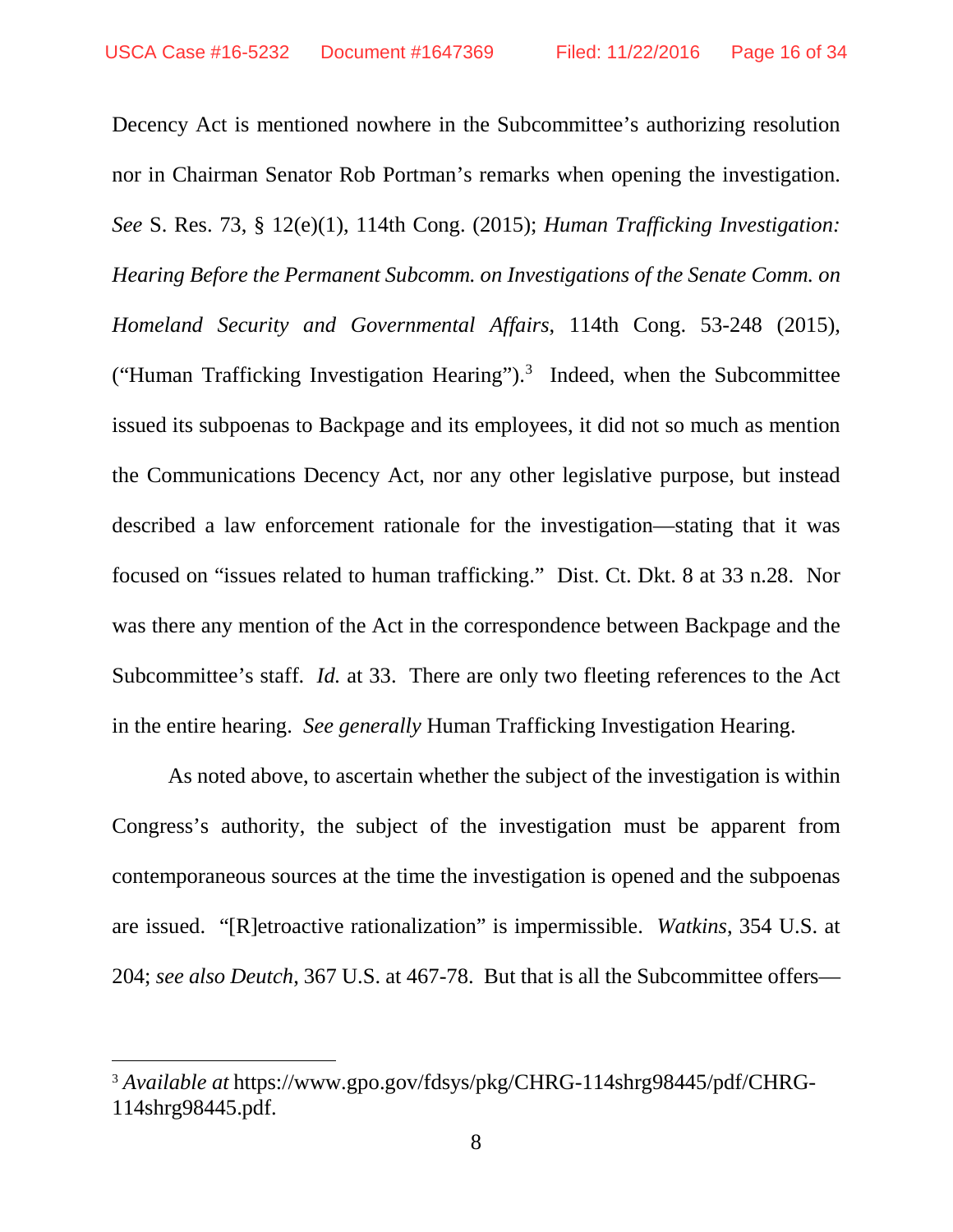retroactive rationalization about a purported legislative purpose that was first set forth in briefing before the district court and that has no basis in the contemporaneous legislative record. The Subcommittee's need to engage in retroactive rationalization only further confirms that itsinvestigation was undertaken to punish Backpage and Carl Ferrer rather than to explore the need for remedial legislation.

The punitive rather than legislative nature of the Subcommittee's investigation is further evidenced by the statements made by Subcommittee members after Carl Ferrer's recent arrest on charges that themselves collide with Ferrer's constitutional rights.<sup>[4](#page-16-0)</sup> Senator Rob Portman and Senator Claire McCaskill, the chairman and ranking member of the Subcommittee, heralded the Subcommittee's specific role in bringing about the arrest in a joint statement in which they highlighted that the Subcommittee "was the first to uncover Backpage's practice of editing ads in a manner that serves to conceal evidence of criminality." Press Release, Rob Portman, U.S. Senator for Ohio, *Portman, McCaskill Statement* 

<span id="page-16-0"></span> <sup>4</sup> Ferrer is currently facing criminal charges for operating Backpage, and is contesting them on the basis that a prosecution would violate Section 230 of Communications Decency Act and his First Amendment rights. A California judge has tentatively ruled in Ferrer's favor. *See* Stephen Lemons, *California Judge Issues Tentative Ruling, Throws Out Criminal Charges Against CEO and Former Owners of Backpage.com*, Phoenix New Times (Nov. 16, 2016), http://www.phoenixnewtimes.com/news/california-judge-issues-tentative-rulingthrows-out-criminal-charges-against-ceo-and-former-owners-of-backpagecom-8833518.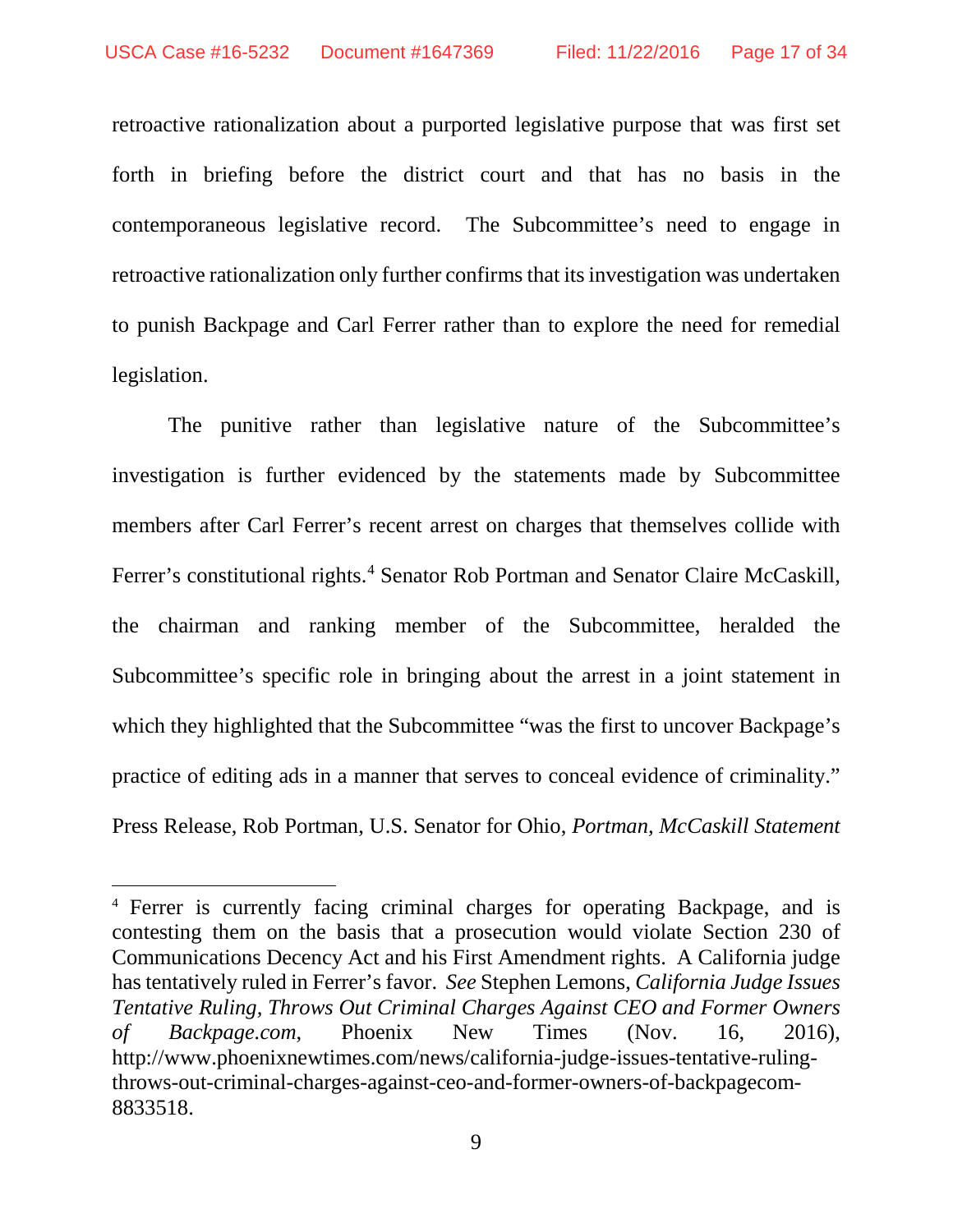*on Arrest of Backpage.com CEO Ferrer* (Oct. 6, 2016). [5](#page-17-0) Senator Mark Kirk, a member of the Subcommittee, was even more explicit, saying, "[t]his arrest means we are one step closer to holding Backpage accountable for underage internet sex trafficking through their site and stopping these illegal activities. Any business advertising with Backpage should know they are funding the lowest form of criminal." Press Release, Mark Kirk, U.S. Senator for Illinois, *Kirk Statement on*  Arrest of Backpage CEO (Oct. 7, 201[6](#page-17-1)).<sup>6</sup> It could hardly be more evident that the subpoena was issued pursuant to the Subcommittee's punitive aim of "holding Backpage accountable," *id.*, rather than pursuant to a desire to study the safe harbor provision of the Communications Decency Act or any other "specific *legislative* need." *Watkins*, 354 U.S. at 205 (emphasis added).

Second, given that the subpoena specifically targets Carl Ferrer and Backpage based on the content of the speech that they publish, the Subcommittee was required to show a compelling interest in obtaining the information and a strong nexus between the information sought and the interest asserted. *See Gibson,* 372 U.S. at 546; *Watkins*, 354 U.S. at 205. As described above, the Subcommittee's requests are not even supported by a "specific legislative need," let alone an "overriding and

<span id="page-17-0"></span> <sup>5</sup> *Available at* http://www.portman.senate.gov/public/index.cfm/pressreleases?ID=FDF30838-55B1-470A-A555-580B1F43F147.

<span id="page-17-1"></span><sup>6</sup> *Available at* https://www.kirk.senate.gov/?p=press\_release&id=1915.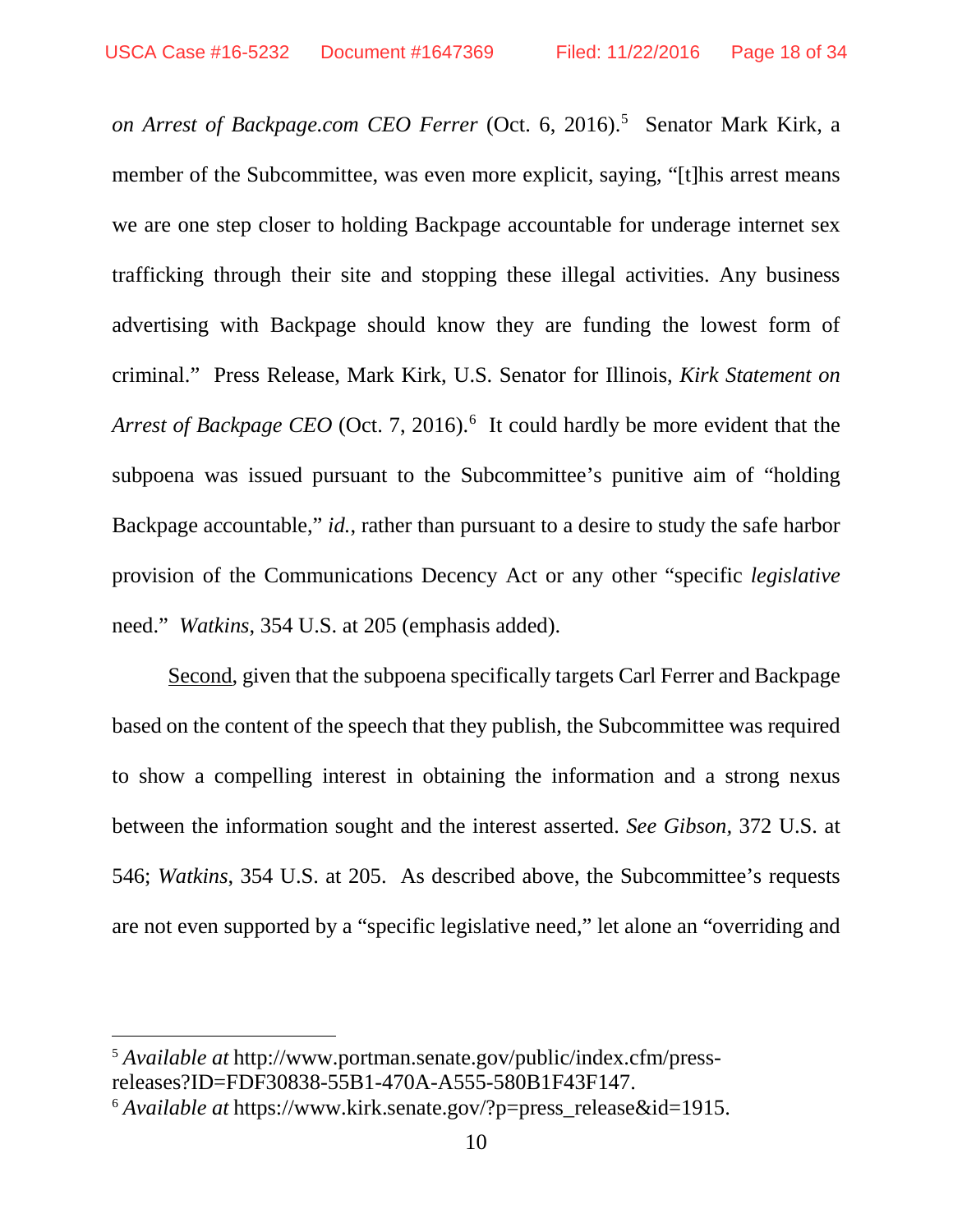compelling interest," as is necessary. *See Watkins*, 354 U.S. at 205; *Gibson*, 372 U.S. at 546.

Among other requests, the Subcommittee demands all documents concerning Backpage's review and editing of advertisements in its Adult section, including emails from and between Backpage employees who performed content review over a six-year period. Dist. Ct. Dkt. 8 at 2. The Subcommittee, in other words, is seeking documents and communications from moderators concerning an online intermediary's editorial decision-making, content plainly afforded First Amendment protection. *See Langdon v. Google*, *Inc.*, 474 F. Supp. 2d 622, 629-30 (D. Del. 2007). The Subcommittee, however, has not advanced any "overriding and compelling state interest" to justify the production of such documents. *Gibson,* 372 U.S. at 546. For an interest to be compelling, the government "must specifically identify an actual problem in need of solving." *Brown v. Entm't Merchants Ass'n*, 564 U.S. 786, 799 (2011) (internal quotation marks omitted).

The subpoena states merely that the Subcommittee is investigating "issues related to human trafficking." Dist. Ct. Dkt. 8 at 33 n.28. Even assuming that this were a legislative rather than a law enforcement rationale for the investigation (which it is not), the Subcommittee has not demonstrated that this is a compelling interest. As explained in more detail in a brief *amici* filed with the Seventh Circuit in *Backpage.com, LLC v. Dart*, 807 F.3d 229 (7th Cir. 2015), *cert. denied*, No. 15-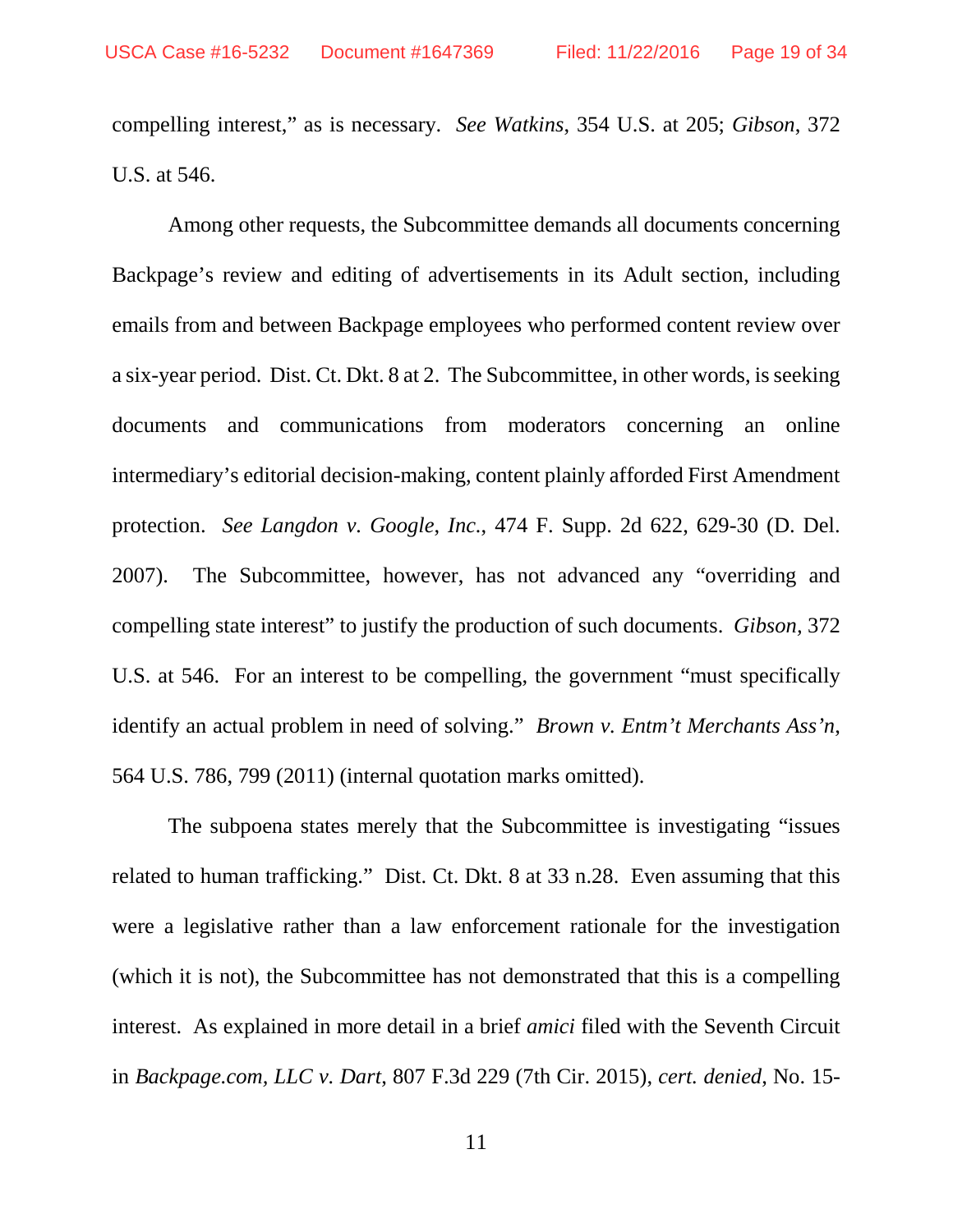1321, \_\_ S. Ct. \_\_, 2016 WL 1723950 (U.S. Oct. 3, 2016), human trafficking in the United States has been on the decline in the past fifteen years. Brief of Cato Institute, Reason Foundation, and DKT Liberty Project In Support Of Plaintiff-Appellant and Reversal at 2-9, *Backpage.com, LLC v. Dart*, 807 F.3d 229 (7th Cir. 2015) (No. 15- 3047), Dkt. 39. Indeed, according to State Department figures, human trafficking decreased over 70 percent between 2000 and 2005 and stayed level thereafter. *Id.* at 3 (citing U.S. Dep't of State, *Trafficking in Persons Report* 2 (2004); U.S. Dep't of State, *Trafficking in Persons* Report 2 (2000); Elizabeth Nolan Brown, *The War on Sex Trafficking Is the New War on Drugs,* Reason.com, Sept. 30, 2015, at 20; Alison Siskin & Liana Sun Wyler, *Trafficking in Persons: U.S. Policy and Issues for Congress*, Cong. Research Serv., RL34317, at 16 (2013)). Further belying the notion that the Committee has a compelling interest in exploring issues related to human trafficking, the Committee did not even seek to enforce the single subpoena request that actually sought documents concerning human trafficking and smuggling. *See* Opening Brief of Carl Ferrer at 12 n.5, 15. It accordingly is doubtful that, on the current record, the court could conclude that the Subcommittee's purported interest in "issues related to human trafficking" is a compelling one. Dist. Ct. Dkt. 8 at 33 n.28.

And even assuming the Subcommittee had an overriding and compelling interest in exploring issues relating to human trafficking, it is difficult to see how the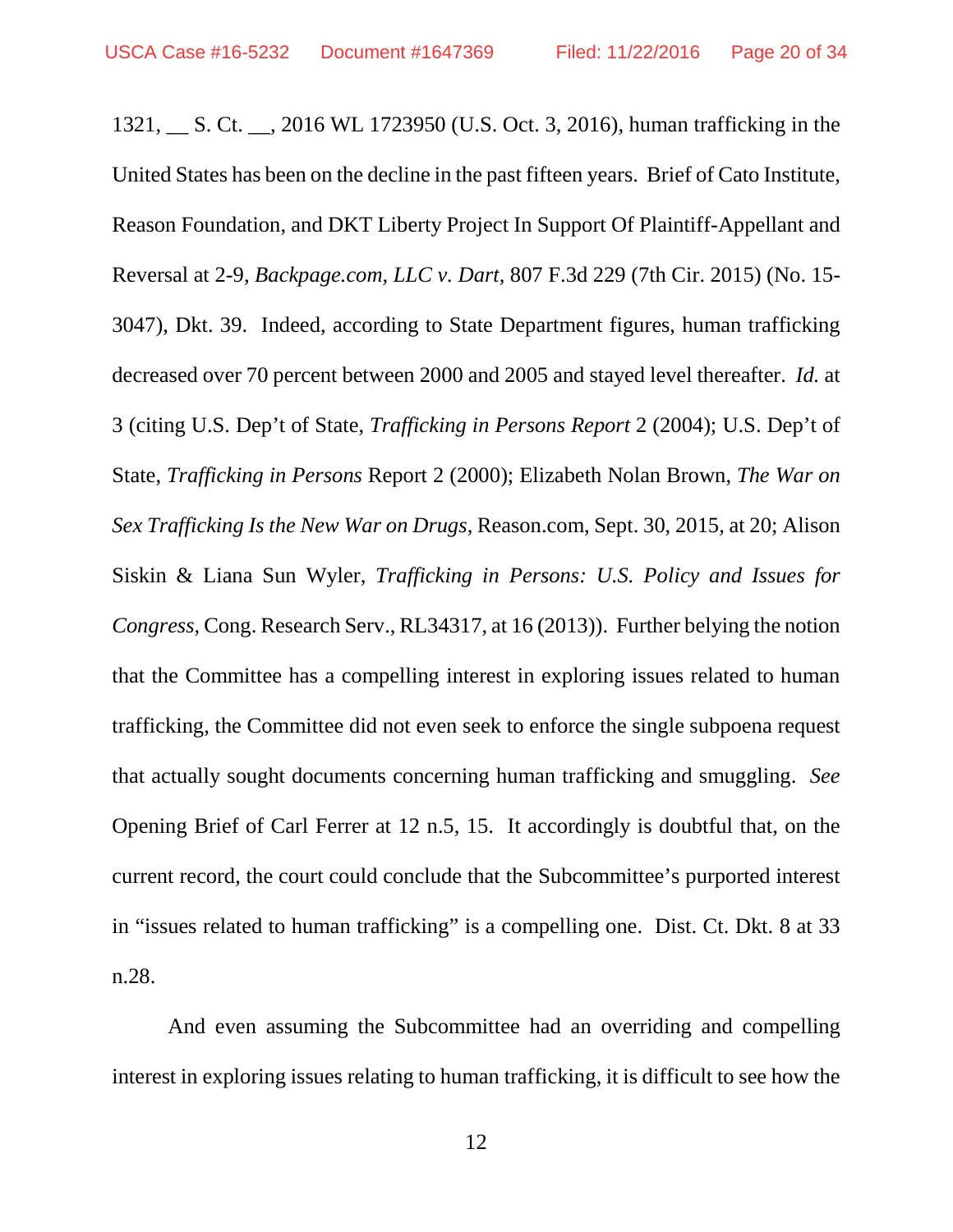Subcommittee's review of *every* Backpage document or communication concerning moderation of the content in the Adult section over a six-year period is necessary to further that interest. Among the documents requested would be a broad array of communications regarding advertisements for entirely legal products or services that are in no way related to human trafficking. The nexus between the interest compelling or not—and the subpoena requests simply is not "substantial" as constitutionally required. *Gibson*, 372 U.S. at 546. Because its broad subpoena requests clearly implicate lawful speech, the Subcommittee cannot show that its "infringement upon First Amendment rights is no greater than is essential to vindicate its subordinating interests." *Bursey*, 466 F.2d at 1083.

Third, the Subcommittee impermissibly wielded its subpoena power in an effort to punish Carl Ferrer and Backpage. It is now known that the Subcommittee explicitly coordinated with the Sherriff of Cook County, Illinois, Thomas J. Dart, who was indisputably engaged in an effort to punish Backpage. Sheriff Dart and numerous state attorneys general have long pursued a campaign to take down Backpage.com. Indeed, they have long sought to shut down the "Adult" sections of classified websites more generally because they find them distasteful.

In 2009, Sheriff Dart filed a suit in federal court to force Craigslist to eliminate its adult section, which he alleged was a violation of criminal laws against prostitution. The court dismissed the claim, explaining that the adult section "is not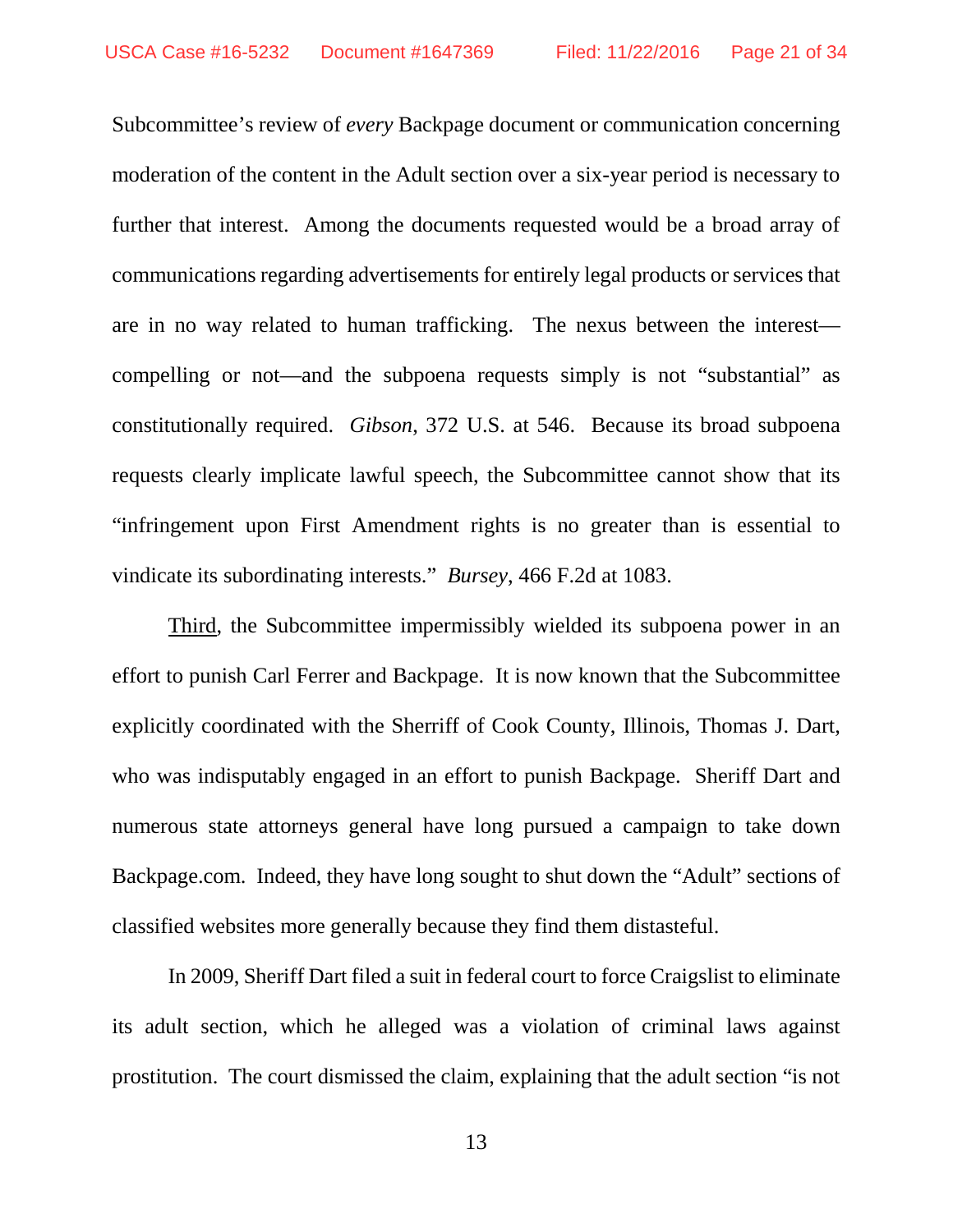unlawful in itself nor does it necessarily call for unlawful content." *Dart v. Craigslist, Inc.*, 665 F. Supp. 2d 961, 968 (N.D. Ill. 2009). Craigslist nonetheless shut down its adult section in September 2010, relenting to pressure from a group of 17 state attorneys general, Claire Cain Miller, *Craigslist Blocks Access to 'Adult*  Services' Page, N.Y. Times (Sept. 4, 2010)<sup>[7](#page-21-0)</sup>, providing a textbook example of the state inducing a chilling effect on lawful content.

Sherriff Dart and the state attorneys general next turned their attention to Backpage. After a number of state laws designed to shut down Backpage were enjoined as unconstitutional, Sherriff Dart persisted, "embark[ing] on a campaign intend to crush Backpage's adult section – crush Backpage, period, it seems – by demanding that firms such as Visa and MasterCard prohibit the use of their credit cards to purchase any ads on Backpage, since the ads might be for illegal sex-related products or services." *Backpage.com, LLC*, 807 F.3d at 230. Visa and MasterCard relented, "refusing to process transactions in which their credit cards are used to purchase any ads on Backpage, even those that advertise indisputably legal activities." *Id.* The Seventh Circuit ultimately concluded that Sherriff Dart's campaign against Backpage constituted unlawful censorship in violation of the First Amendment. *Id.* at 235-38. In reaching this conclusion, the court explained that "censorship – an effort by administrative methods to prevent the dissemination of

<span id="page-21-0"></span> <sup>7</sup> *Available at* http://www.nytimes.com/2010/09/05/technology/05craigs.html.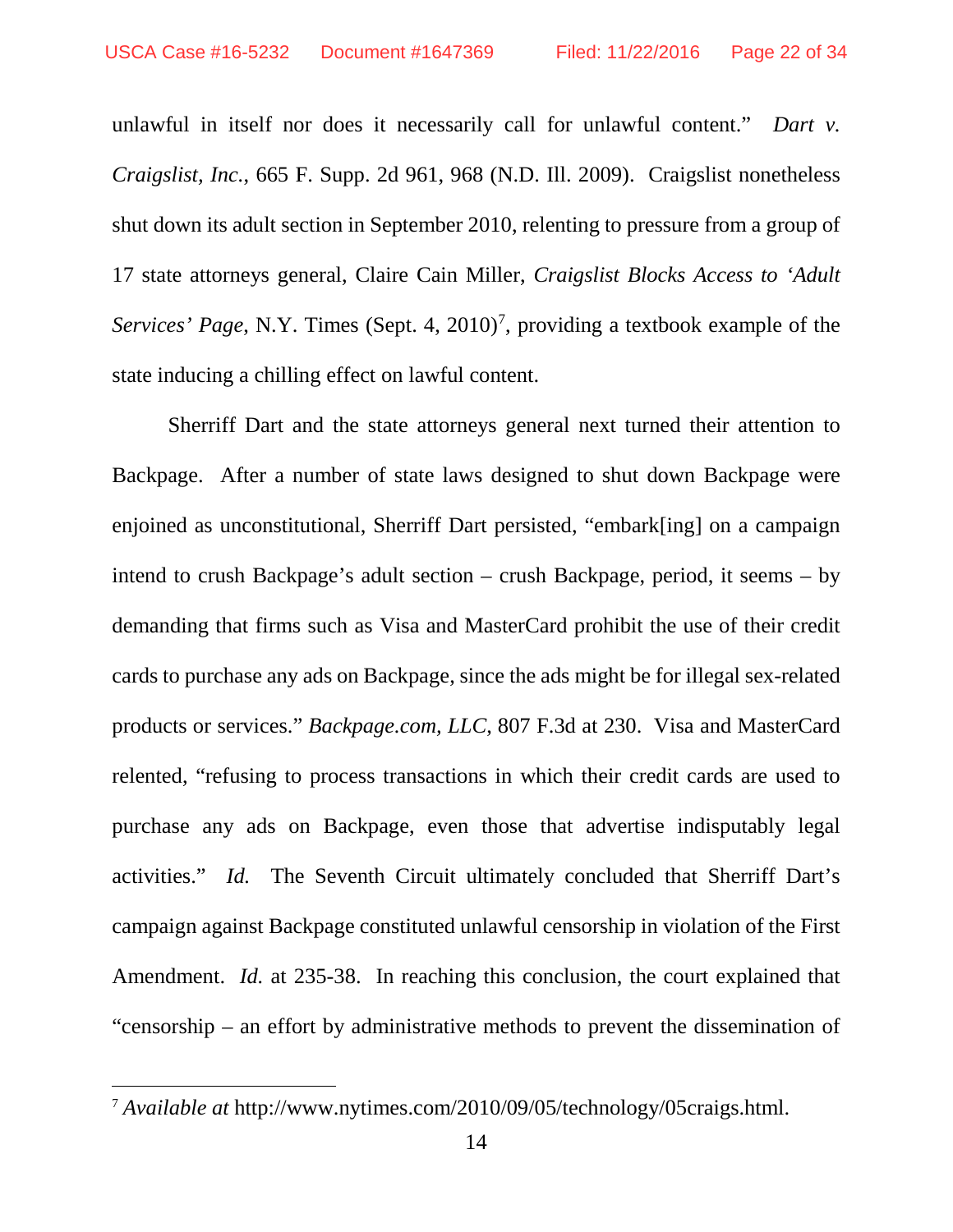ideas or opinions thought dangerous or offensive . . . is prohibited by the First Amendment as it has been understood by the courts." *Id.* at 235 (internal quotation marks omitted).

Despite the fact that Sheriff Dart was clearly engaging in unlawful and unconstitutional activity, the Subcommittee nonetheless specifically coordinated with him, partaking in and continuing the Sheriff's unconstitutional attack. Sheriff Dart sent the Visa and MasterCard cease-and-desist letters to members of the Permanent Subcommittee Staff. *See* Certificate of Service of Notice, *Backpage, LLC v. Dart*, No. 15-3047 (7th Cir. Nov. 17, 2015), Dkt. No. 49. And before the Subcommittee served its first subpoena on Backpage, Subcommittee counsel corresponded with Sheriff Dart's staff, praising the Sheriff for his work against Backpage and garnering Sheriff Dart's staff's support for the Subcommittee's investigation. Dist. Ct. Dkt. 8 at 19-21. Subcommittee counsel assured the Sheriff's office that the Subcommittee's investigation was "rapidly progressing down a parallel track" to the Sheriff's. *Id.* at 20. Among other things, at Subcommittee counsel's request, Sheriff Dart's staff provided Subcommittee counsel with copies of document requests the Sheriff's office had sent to Backpage.

After following up to ask how Backpage responded to those requests, the Subcommittee continued Sherriff Dart's campaign of "suffocation," *Backpage*, 807 F.3d at 231, and issued its initial July 7, 2015 document subpoena, with five sets of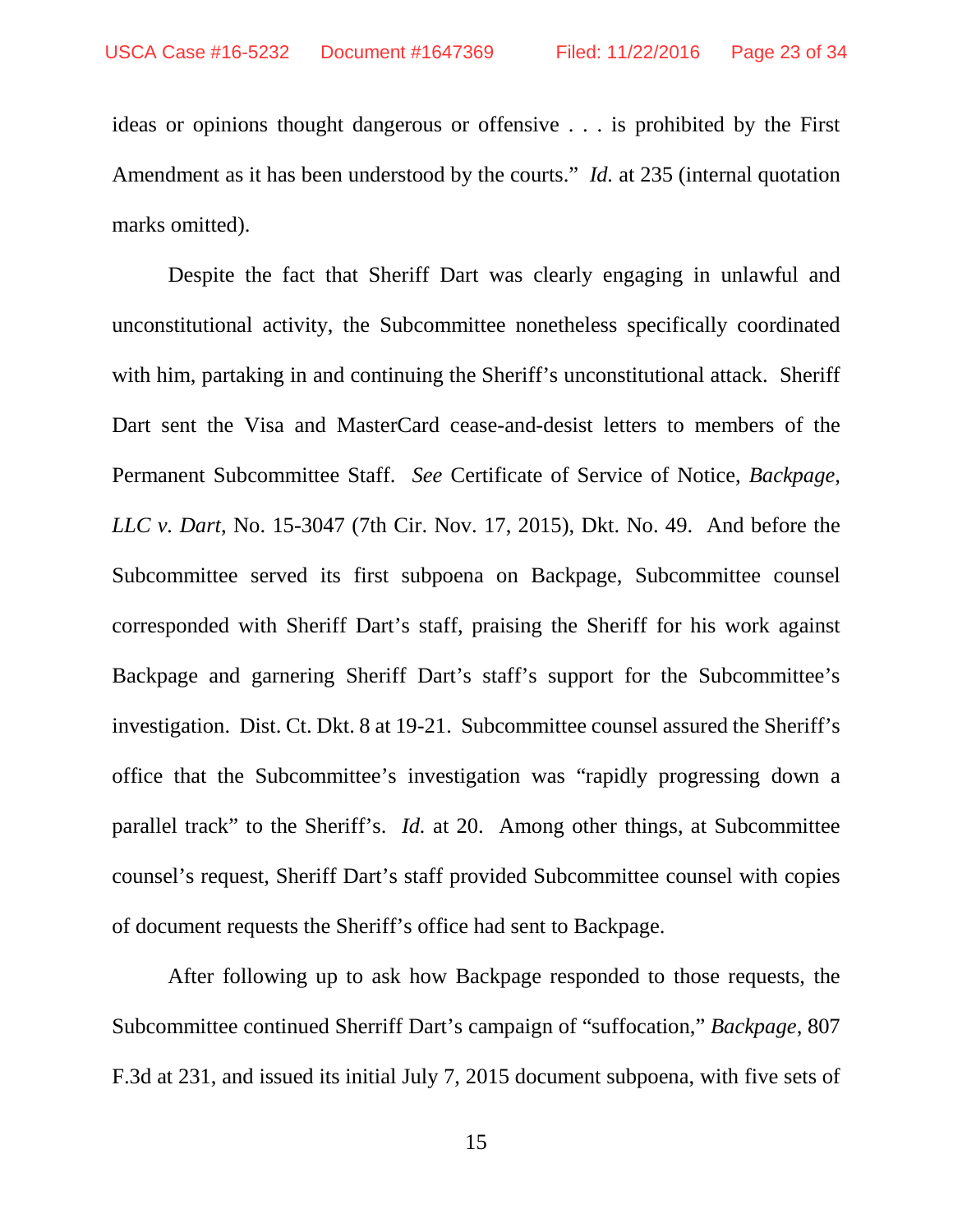demands that were *identical* to those served by Sheriff Dart. Dist. Ct. Dkt. 8 at 20- 21. After Backpage objected, the Subcommittee issued a new subpoena on October 1, 2015—the subpoena before this Court.

The Subcommittee's admission that it was running a "parallel" investigation to the one run by Sheriff Dart is of course troubling given that the Seventh Circuit found Sheriff Dart's actions unconstitutional. But it is even more troubling because Sheriff Dart was at least pursuing his core role as a law enforcement officer—albeit in an impermissible manner. The Subcommittee is not a law enforcement officer. It is part of Congress, which is supposed to be making laws, not enforcing them. For these reasons, the Subcommittee's use of the subpoena to punish Carl Ferrer and Backpage for their publication of third-party content that the Subcomittee disfavors cannot be sustained.

## **II. The Subject of the Subcommittee's Investigation Is Dangerously Broad.**

In the event this Court were to affirm the decision below, the breadth of the Subcommittee's authorizing resolution would open the door for the Subcommittee to further abuse its subpoena power by serving burdensome subpoenas on individuals and corporations who engage in any protected speech and lawful market activity that the Subcommittee finds distasteful. The Subcommittee's lamentable history of abusing the subpoena power as well as the present overreach of other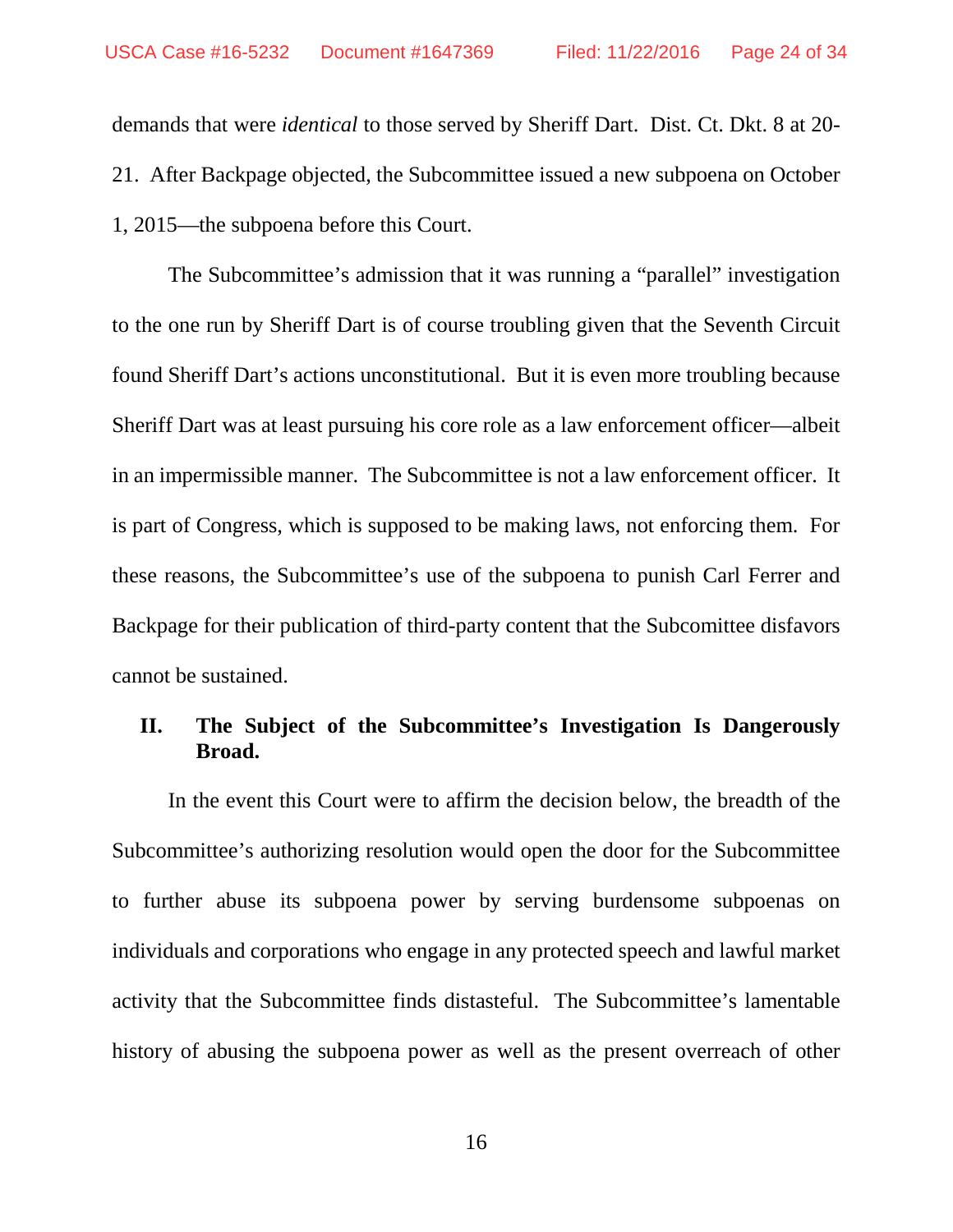government entities wielding the subpoena power should make this Court wary of condoning the Subcommittee's misuse of the power in this case.

# **A. The Breadth of the Subcommittee's Authorizing Resolution Has Led to Abuse of the Legislative Investigatory Power.**

The importance of bounding the legislative investigatory power is made apparent by the past abuse of the power by this very same committee, which under the Chairmanship of Senator Joseph McCarthy, led a series of several closed-door anti-communist hearings, marked by "Senator McCarthy's zeal to uncover subversion and espionage," which "led to disturbing excesses." Carl Levin & Susan M. Collins, *Executive Sessions of the Senate Permanent Subcommittee On Investigations of the Committee of Government Operations,* Preface at XI, U.S. Government Printing Office (2003). While many of those excesses are no doubt exceptional and not present in the Subcommittee's current investigation, the Subcommittee's targeting of unpopular speech, with a punitive aim, regrettably harks back to these hearings. As Senators Levin and Collins have themselves admonished, these "hearings are a part of our national past that we can neither afford to forget nor permit to reoccur." *Id.* at XII.

Indeed, in reversing a contempt conviction by the Permanent Subcommittee's anti-communist counterpart, the House Un-American Activities Committee, the Supreme Court warned that, though the Committee's core focus was on "efforts to overthrow the Government by force and violence so that that adequate legislative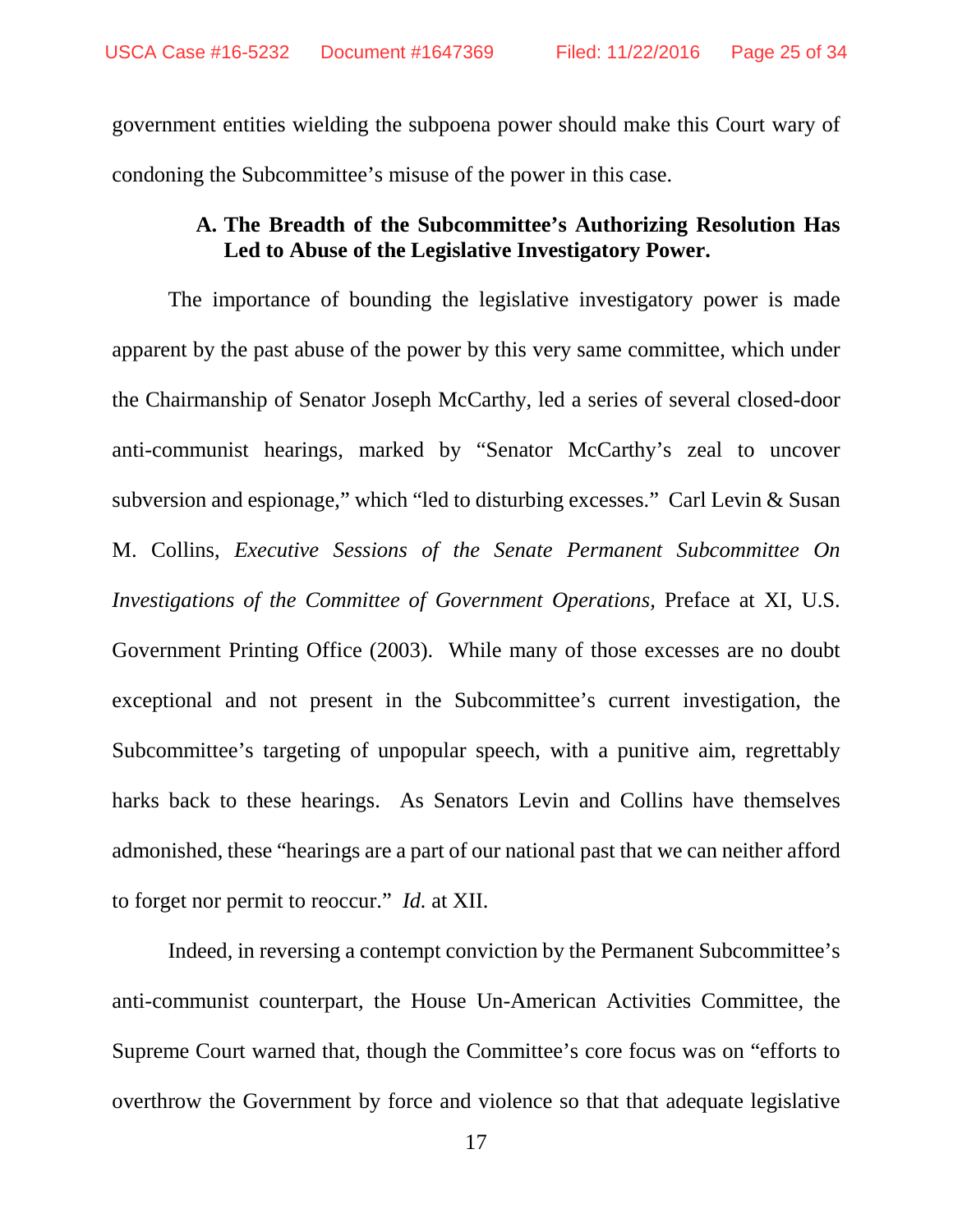safeguards [could] be erected," "[f]rom this core . . . the Committee can radiate outward infinitely to any topic thought to be related in some way to armed insurrection." *Watkins,* 35 U.S. at 204.

It is easy to see how the Subcommittee's authorizing resolution to investigate matters related to "organized criminal activity which may operate in or otherwise utilize the facilities of interstate or international commerce," Section  $12(e)(1)(C)$  of S. Res. 73, 114th Cong. (2015), can, too, "radiate outward infinitely to any topic thought to be related in some way" to the criminal activity being investigated. *Watkins*, 35 U.S. at 204. On the subject of sex trafficking, the Committee might serve onerous subpoenas, like the one served to Mr. Ferrer, on any newspaper, magazine, or website (and their editors or officers) that runs advertisements for sexrelated services or products, on the theory that *some* of the ads run *might* be for unlawful sex-related services.

Beyond sex trafficking, "[s]ome public officials doubtless disapprove of bars, or pets and therefore pet supplies, or yard sales, or lawyers . . . or men dating men or women dating women—but ads for all these things can be found in non-adult sections of Backpage." *Backpage.com*, 807 F.3d at 235. An affirmance here would permit the Subcommittee to use any tenuous hook to illegality—say, the allegation that some advertisers are selling alcohol to underage customers—to target an activity the Subcommittee disfavors, by way of a burdensome investigation.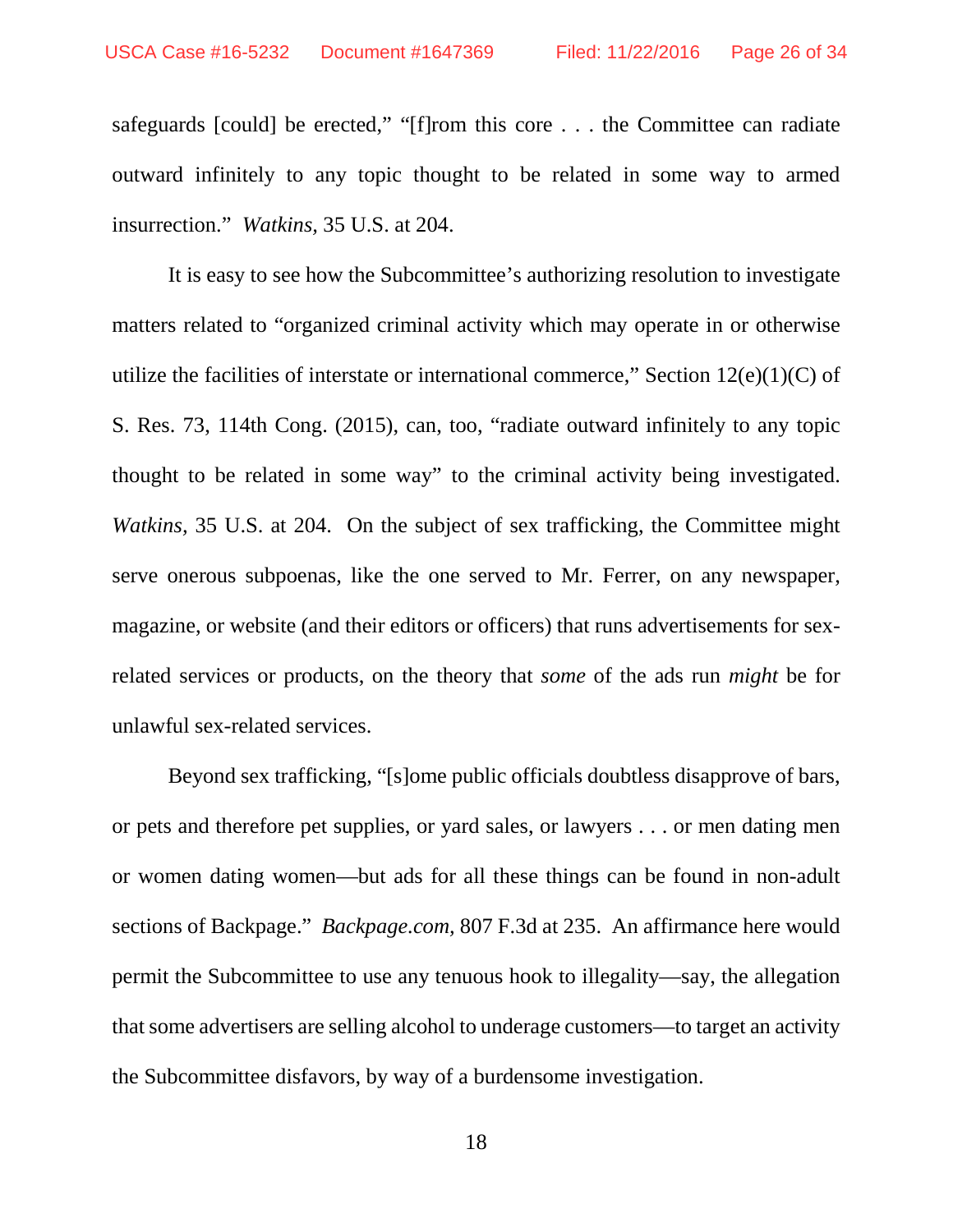It is similarly easy to see why a newspaper, magazine, or website would choose to shutter its entire "adult" section (and, by consequence, the accompanying ads) to avoid the burden and cost imposed by an investigation—even if the section consists entirely of legal content. Indeed, Craigslist did just this. *See supra.* The result is the deterrence of lawful market activity. In the course of deeming Sheriff Dart's campaign against Backpage unconstitutional, the Seventh Circuit highlighted the lawful nature of the content of Backpage's "Adult" section:

Nor is Sheriff Dart on solid ground in suggesting that everything in the adult section of Backpage's website is criminal, violent, or exploitive. Fetishism? Phone sex? Performances by striptease artists? (Vulgar is not violent.) One ad in the category "dom & fetish" is for the services of a "professional dominatrix"—a woman who is paid to whip or otherwise humiliate a customer in order to arouse him sexually . . . It's not obvious that such conduct endangers women or children or violates any laws, including laws against prostitution.

*Backpage.com*, 807 F.3d at 234; *see also Sable Commc'ns of Cal., Inc. v. FCC*, 492 U.S. 115, 126 (1989) ("Sexual expression which is indecent but not obscene is protected by the First Amendment"). The court continued, explaining that "not all advertisements for sex are advertisements for illegal sex." *Backpage.com*, 807 F.3d

at 234. Commentators have similarly observed that "some, maybe many of" the classified ads on Backpage are "subject to full First Amendment protection." Noah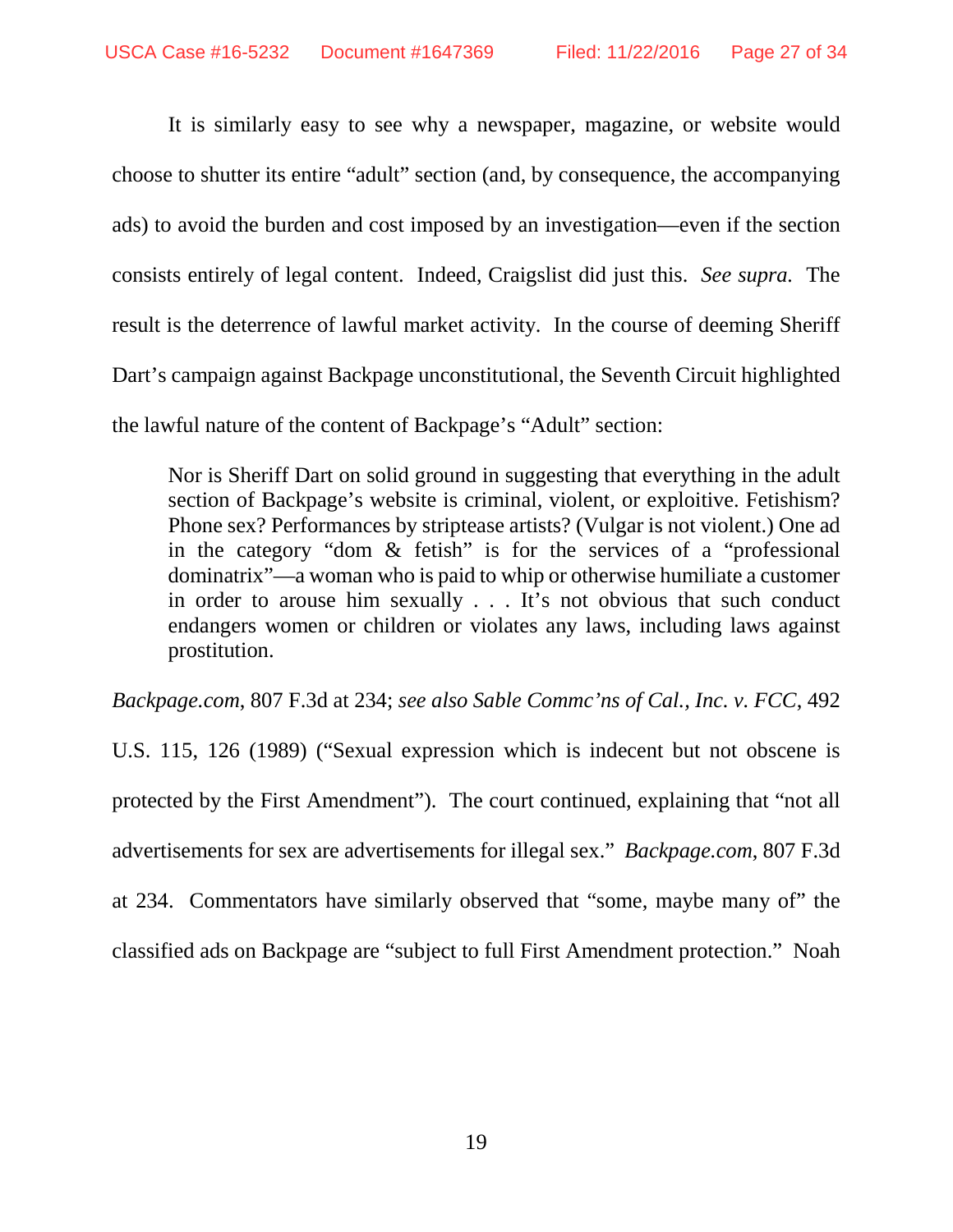Feldman, *Shady Sex Ads May Have Some First Amendment Protection*, BloombergView (Sept. 13, 2016).<sup>[8](#page-27-0)</sup>

And while Backpage and Craigslist are service providers with significant revenue, the Subcommittee could of course serve analogous subpoenas on smaller providers or media companies that do not have sufficient resources to adequately respond to or challenge the subpoena, potentially driving them out of business. The prospect of such subpoenas could well deter such parties from hosting *any* content, however lawful, that might spark an investigation. This case thus has very important implications for First Amendment protections well beyond the particular circumstances presented here.

# **B. This Case Is Part of a Disturbing Trend of Abuse of the Subpoena Power.**

The subpoena here unfortunately appears to be part of a disturbing trend of federal and state authorities using their subpoena power to target those who engage in controversial speech and promote ideas disfavored by those in power. A number of subpoenas issued on the subject of climate change are illustrative. For example, pursuant to a multi-state investigation, the New York and Massachusetts attorneys general recently issued a civil investigative demand requiring ExxonMobil to produce all of its climate change research analysis, its internal communications

<span id="page-27-0"></span> <sup>8</sup> *Available at* https://www.bloomberg.com/view/articles/2016-09-13/shady-sexads-may-have-some-first-amendment-protection.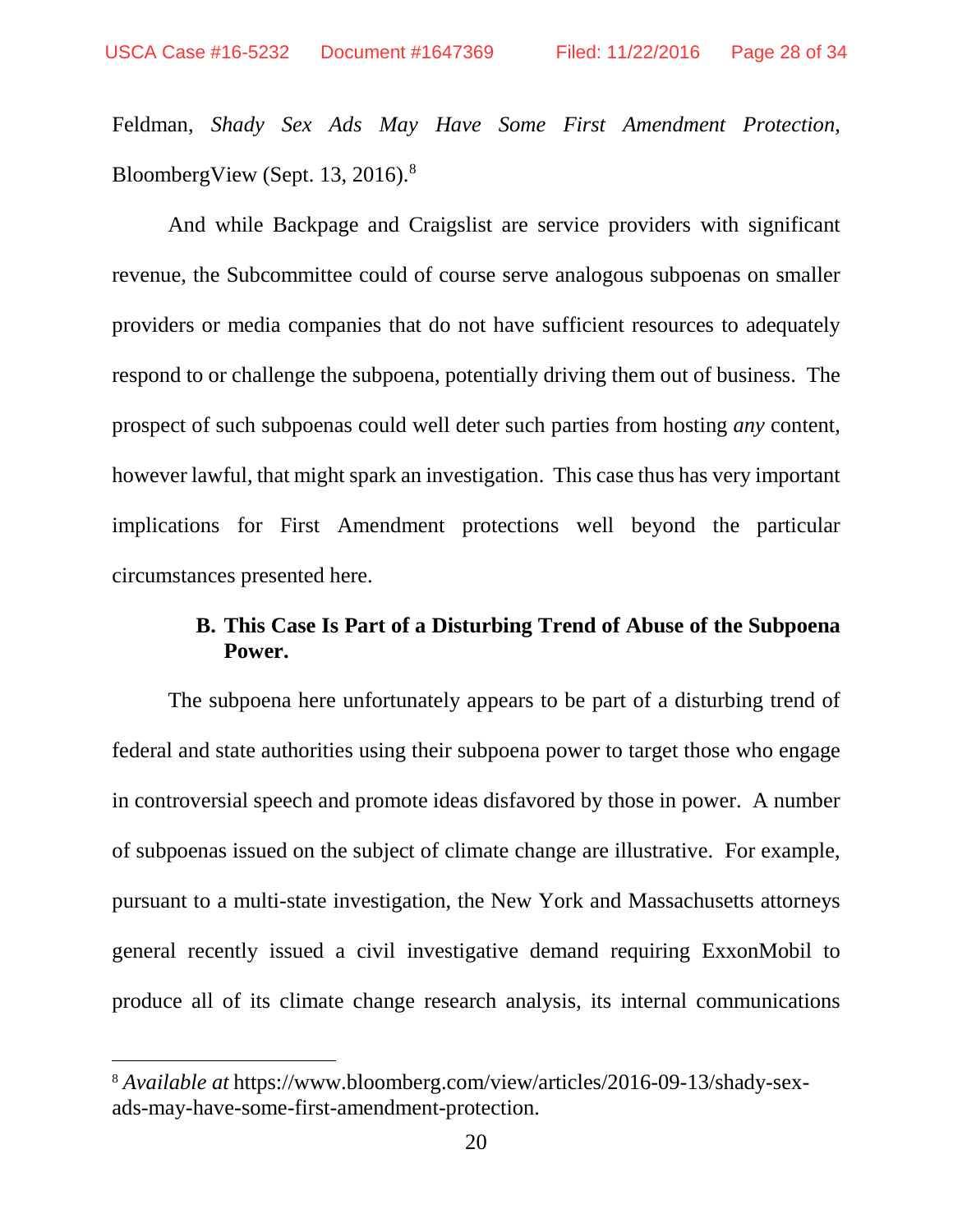regarding climate change, as well as its communications with a dozen conservative and libertarian non-profit groups. *See* Civil Investigative Demand, Commonwealth of Massachusetts Office of the Attorney General (April 1[9](#page-28-0), 2016).<sup>9</sup>

Piggybacking on this investigation, the Virgin Islands attorney general issued a subpoena to the Competitive Enterprise Institute demanding that the Institute turn over its research, communications, emails, statements, and drafts (over a nearly tenyear period) regarding climate change and energy policy. Subpoena, *In re Investigation of Violations of the Criminally Influenced and Corrupt Organizations Act*, United States Virgin Islands Office of the Attorney General (D.C. Super. Ct. April 7, 2016).<sup>10</sup> Only after the Institute moved for sanctions under the D.C. Anti-SLAPP Act did the Attorney General withdraw the subpoena. Josh Siegel, *Virgin Islands AG Withdraws Climate Change Subpoena Against Think Tank*, The Daily Signal (May 23, 2016).<sup>[11](#page-28-2)</sup>

Government entities whose members hold different viewpoints serve equally onerous, politically-motivated subpoenas on supporters of climate change regulation. For example, in October 2015, the Chair of the House Science

<span id="page-28-0"></span> <sup>9</sup> *Available at* http://freebeacon.com/wp-content/uploads/2016/06/exxonsubpoena.pdf.

<span id="page-28-2"></span><span id="page-28-1"></span><sup>10</sup> *Available at* https://cei.org/sites/default/files/CEI%20Subpoena%20from%20 USVI%20AG%20Claude%20Walker%20April%207%202016%20%281%29.pdf <sup>11</sup> *Available at* http://dailysignal.com/2016/05/23/virgin-islands-ag-withdrawsclimate-change-subpoena-against-think-tank/.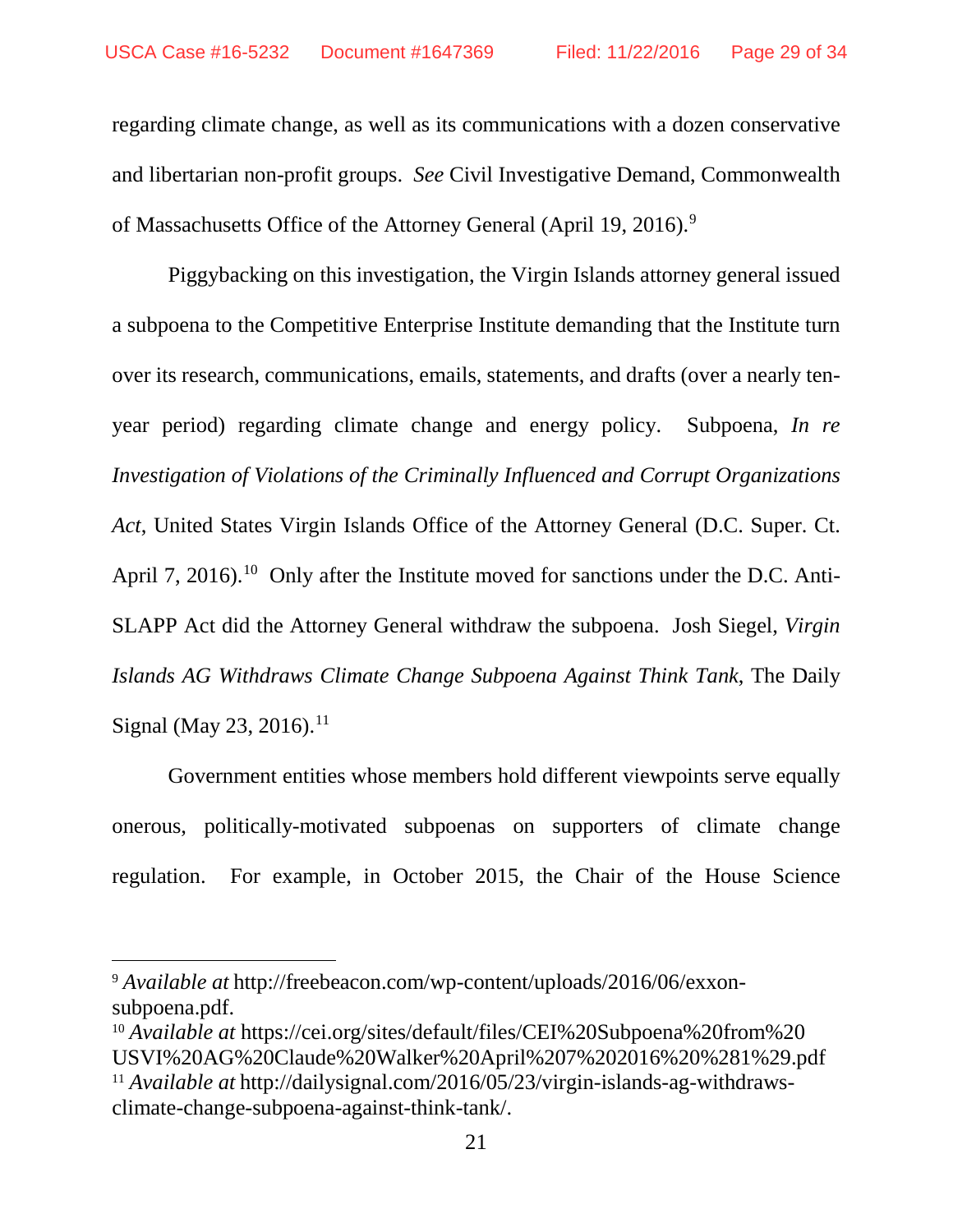Committee "subpoenaed nearly seven years of internal deliberations and communications among scientists at the National Oceanic and Atmospheric Administration, including 'all documents and communications' related to NOAA's measurement of our climate." Michael Halpern, *The House Science Committee's Witch Hunt Against NOAA Scientists*, Union of Concerned Scientists (Oct. 23,  $2015$ .<sup>12</sup> The House Science Committee supplemented its demand a few months later, requiring the NOAA to expand its search of emails and other documents to include any documents that feature the words "Obama", "President", "change", and "White House", among other exceedingly generic terms. Carolyn Gramling, *House Science Committee Demands That NOAA Widen Its Internal Search For Climate Change Emails*, Science (Feb. 26, 2016). [13](#page-29-1)

These climate change subpoenas, considered together, highlight a disturbing trend in which legislative committees and state attorneys general use their subpoena authority as a tool to go after those with views on hot-button issues not consonant with their own. This punitive, viewpoint-oriented approach constitutes an abuse of the legislative subpoena authority. A reversal in this case would serve as an important step in cabining this authority.

<span id="page-29-0"></span> <sup>12</sup> *Available at* http://blog.ucsusa.org/michael-halpern/the-house-sciencecommittees-witch-hunt-against-noaa-scientists-934.

<span id="page-29-1"></span><sup>13</sup> *Available at* http://www.sciencemag.org/news/2016/02/house-sciencecommittee-demands-noaa-widen-its-internal-search-climate-change-emails.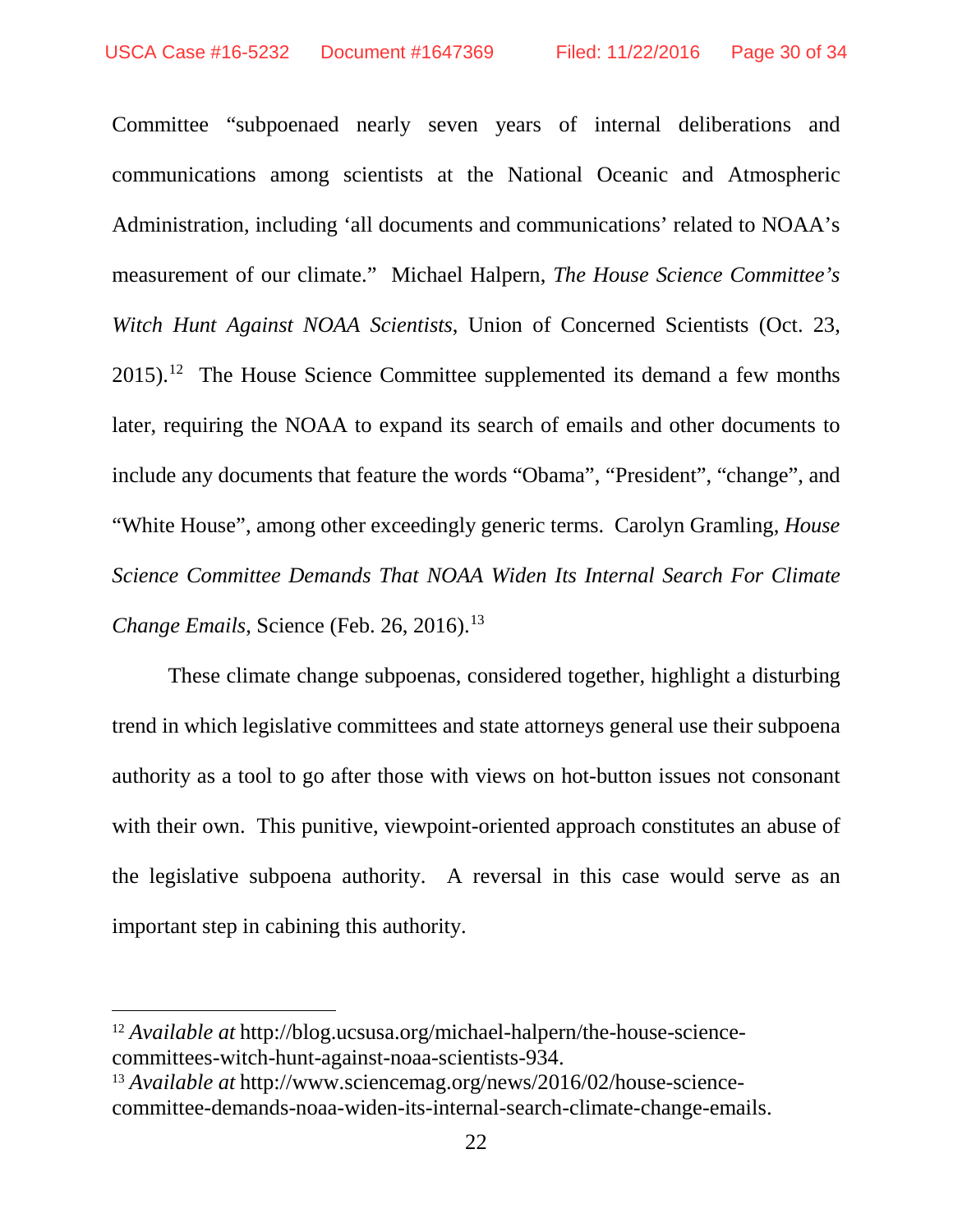## **CONCLUSION**

The Subcommittee used its subpoena power not as a tool to further a legitimate legislative investigation, but instead as a weapon to punish Carl Ferrer and Backpage for engaging in protected speech and lawful market activity the Subcommittee found distasteful. In doing so, the Subcommittee transgressed the bounds of Congress's investigatory authority and violated Ferrer's First Amendment rights. To rectify the current injustice and to ensure the Subcommittee and other government entities do not continue to abuse the subpoena power, *amici* respectfully request that this Court reverse the decision below.

Dated: November 22, 2016 Respectfully submitted,

By: */s/ Jessica Ring Amunson* Jessica Ring Amunson Joshua M. Parker JENNER & BLOCK LLP Suite 900 1099 New York Avenue, NW Washington, DC 20001 Telephone: 202-639-6000 Facsimile: 202-639-6066 jamunson@jenner.com jparker@jenner.com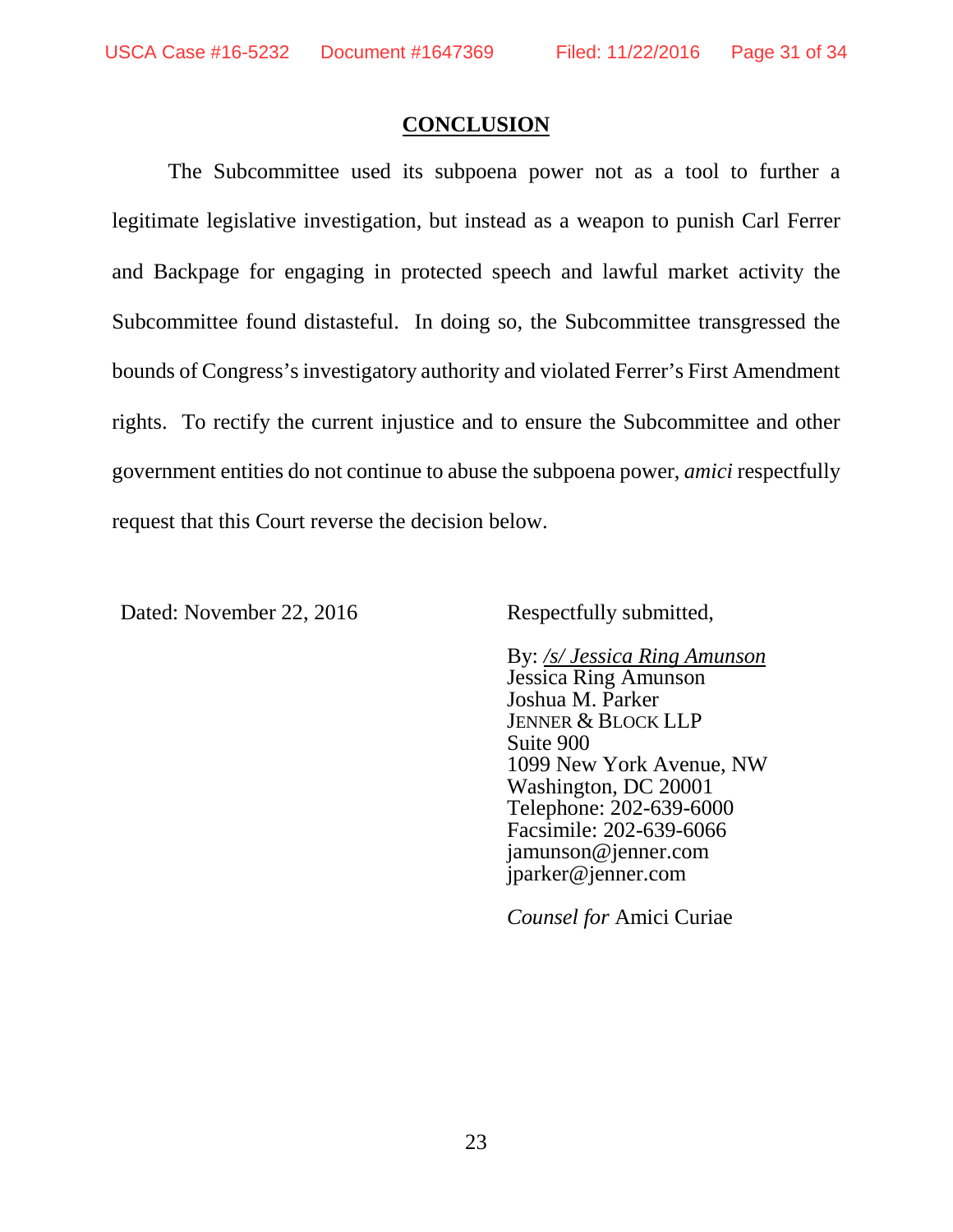#### **CIRCUIT RULE 29(d) CERTIFICATION**

Pursuant to Circuit Rule 29(d), counsel for *amici curiae* DKT Liberty Project, Cato Institute, and Reason Foundation herein states that it would not be practical for all *amici* supporting Appellant-Respondent Ferrer to file a single brief. Each *amicus* intends to address a distinct set of important and complex issues from a distinct perspective. *Amici* could not give these issues appropriate attention in a single brief. *Amici* DKT Liberty Project, Cato Institute, and Reason Foundation are dedicated to and have much experience in working to secure individual liberty and resist government overreach. Their brief is accordingly focused on the ways in which the Subcommittee's investigation constitutes an abuse of the legislative investigatory power. Other *amici* in this case wish to focus on the issues facing Internet hosts of third-party content. This brief therefore makes a unique contribution that will assist the Court in resolving the instant matter.

Dated: November 22, 2016 By: */s/ Jessica Ring Amunson* Jessica Ring Amunson Jenner & Block LLP 1099 New York Avenue, NW Suite 900 Washington, DC 20001 (202) 639-6023 jamunson@jenner.com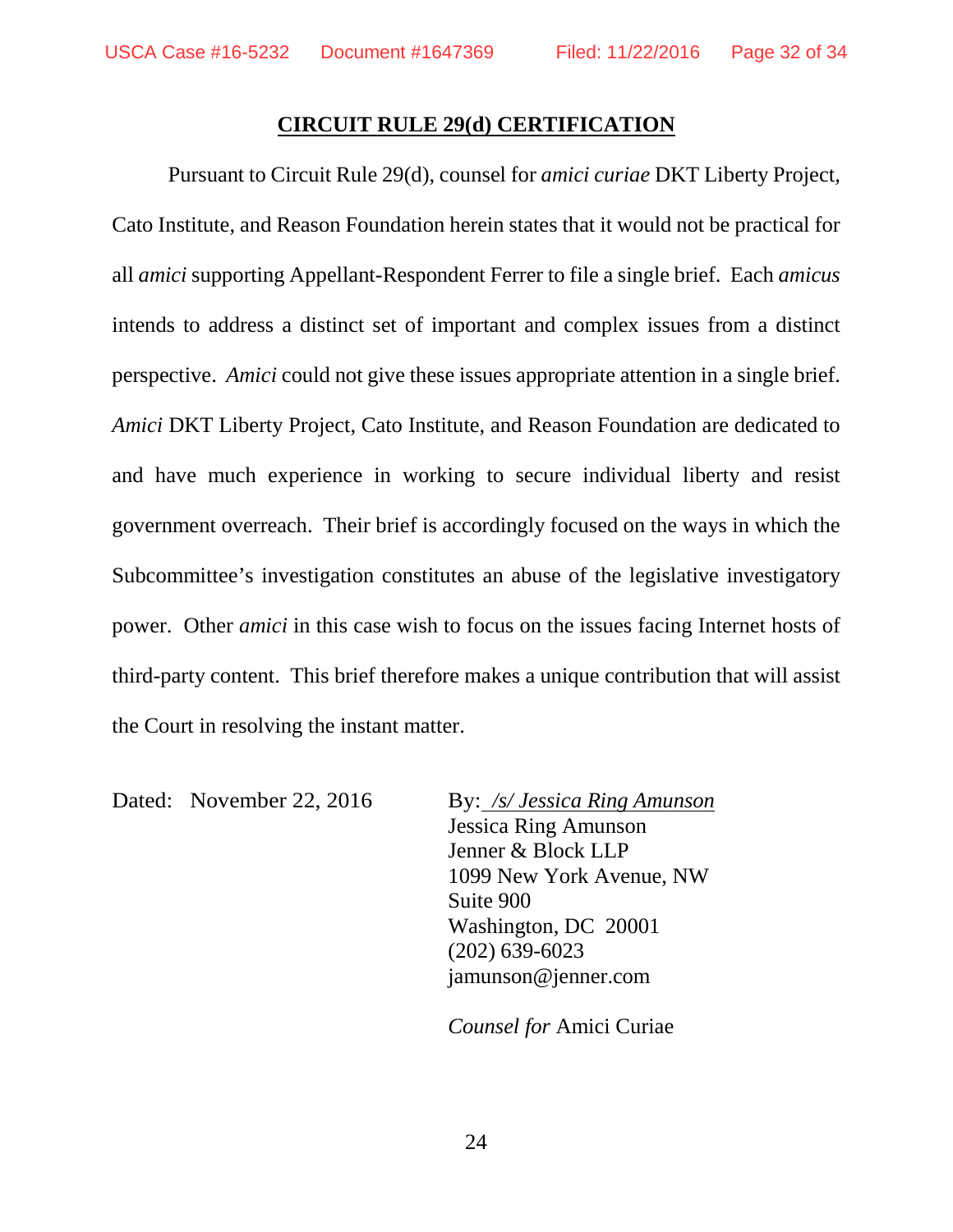### **CERTIFICATE OF COMPLIANCE**

I, Jessica Ring Amunson, in reliance on the word count of the word processing system used to prepare this brief, certify that the foregoing complies with the typevolume limitations set forth in Fed. R. App. P. 29(d) because it contains 5,005 words, excluding the parts of the brief exempted by Fed. R. App. P.  $32(a)(7)(B)(iii)$ .

I further certify that the foregoing brief complies with the typeface requirements of Fed. R. App. P. 32(a)(6) and the type style requirements of Fed. R. App. P. 32(a)(6), because it has been prepared in a proportionally spaced typeface using Microsoft Word in Times New Roman 14-point font.

Dated: November 22, 2016 By: /s/ *Jessica Ring Amunson* Jessica Ring Amunson JENNER & BLOCK LLP Suite 900 1099 New York Avenue, NW Washington, DC 20001 Telephone: 202-639-6000 Facsimile: 202-639-6066 jamunson@jenner.com